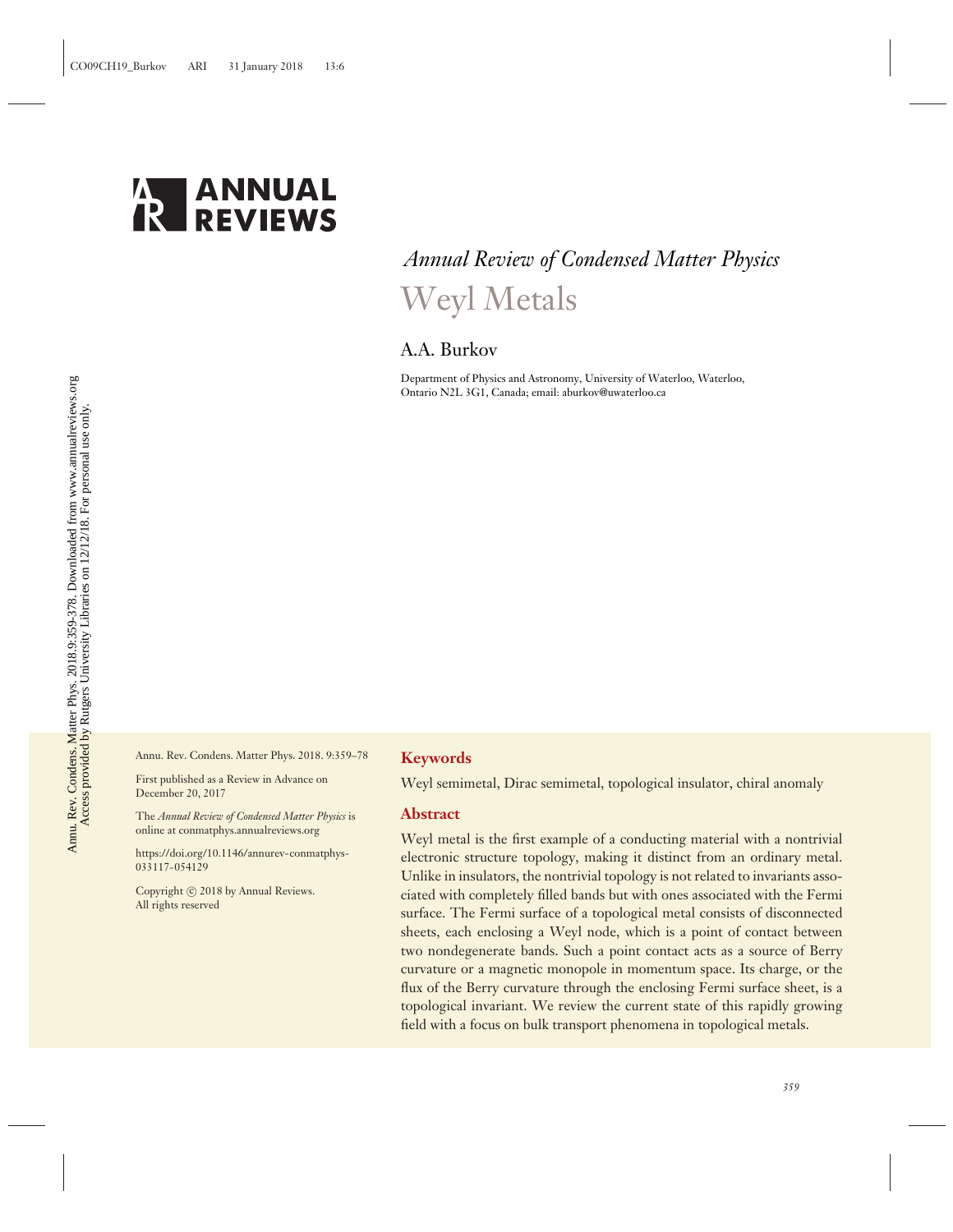#### **1. INTRODUCTION**

A significant part of modern condensed matter physics deals with macroscopic quantum phenomena, that is, direct manifestations of quantum mechanics, which naturally governs the behavior of matter on the atomic and subatomic scales, on macroscopic scales, which are, roughly speaking, the size scales discernible by the naked human eye. In many instances, e.g., in the case of perhaps the most well-known macroscopic quantum effect, the superconductivity, the underlying source of such phenomena is electron–electron interactions, which make the electrons behave cooperatively, leading to macroscopic quantum coherence. Interactions are not the only source of the macroscopic quantum coherent behavior, however. The integer quantum Hall effect (IQHE), which manifests in a precisely quantized transverse resistivity of a two-dimensional electron gas (2DEG) system in a strong perpendicular magnetic field, results from the interplay of two purely quantum phenomena, which do not involve interactions: localization of electrons in a random impurity potential and nontrivial topology of the single-electron eigenstates in the presence of magnetic field. The nontrivial topology leads to delocalized metallic edge states in an otherwise insulating sample, which is what ultimately results in the quantized Hall effect.

It is now well understood that macroscopic quantum behavior, brought about by the nontrivial electronic structure topology, is not limited to 2DEG in a strong perpendicular magnetic field. This new understanding started to emerge from the pioneering work of Haldane (1) and developed fully after the discovery of topological insulators (TIs) (2, 3) and the tremendous amount of work that followed. The most recent new development in this field is the realization that not only insulators but also metals may be topological. Although partially anticipated in earlier work (4–7), this idea was firmly established after the theoretical and later experimental discovery of Weyl and Dirac semimetals (8–20).

In a metal, nearly everything of observable consequence happens on the Fermi surface. Thus, in order for a metal to be topological, the corresponding momentum space invariant needs to be defined on the Fermi surface. This is in contrast to TIs, where topological invariants have to do with completely filled bands and thus involve all states in the first Brillouin zone (BZ). As it happens, the only topological invariant, that may be defined on the Fermi surface and leads to observable consequences, is the flux of what is known as the Berry curvature through the two-dimensional (2D) Fermi surface of a three-dimensional (3D) metal.

Berry curvature is a close analog of the magnetic field but is defined in momentum rather than real space. The Hamiltonian of noninteracting electrons in a crystal is a matrix *H*(**k**), whose elements are labeled by the atomic orbital and spin quantum numbers and that depends on the crystal momentum **k** as a parameter. The electronic structure is defined by the eigenvalues and eigenvectors of the equation

$$
H(\mathbf{k})|u(\mathbf{k})\rangle = \epsilon(\mathbf{k})|u(\mathbf{k})\rangle.
$$

Consider an overlap between a particular eigenvector taken at point **k** and the same eigenvector taken at a nearby point in momentum space  $\mathbf{k} + \delta \mathbf{k}$ :

$$
\langle u(\mathbf{k})|u(\mathbf{k}+\delta\mathbf{k})\rangle \approx 1+\delta\mathbf{k}\cdot\langle u(\mathbf{k})|\nabla_{\mathbf{k}}|u(\mathbf{k})\rangle \approx e^{i\mathbf{A}(\mathbf{k})\cdot\delta\mathbf{k}},\tag{2.}
$$

where  $\mathbf{A}(\mathbf{k}) = -i \langle u(\mathbf{k}) | \nabla_{\mathbf{k}} | u(\mathbf{k}) \rangle$  is called the Berry connection. The curl of the Berry connection,

$$
\Omega(\mathbf{k}) = \nabla_{\mathbf{k}} \times \mathbf{A}(\mathbf{k}), \tag{3}
$$

is the Berry curvature. When the Berry curvature is not zero, the phase **A**(**k**) · δ**k** cannot be eliminated by a gauge transformation and has observable consequences.

Suppose we have a Fermi surface sheet with a nonzero flux of the Berry curvature through it. Gauss' theorem implies that there must then be a point source or sink of the Berry curvature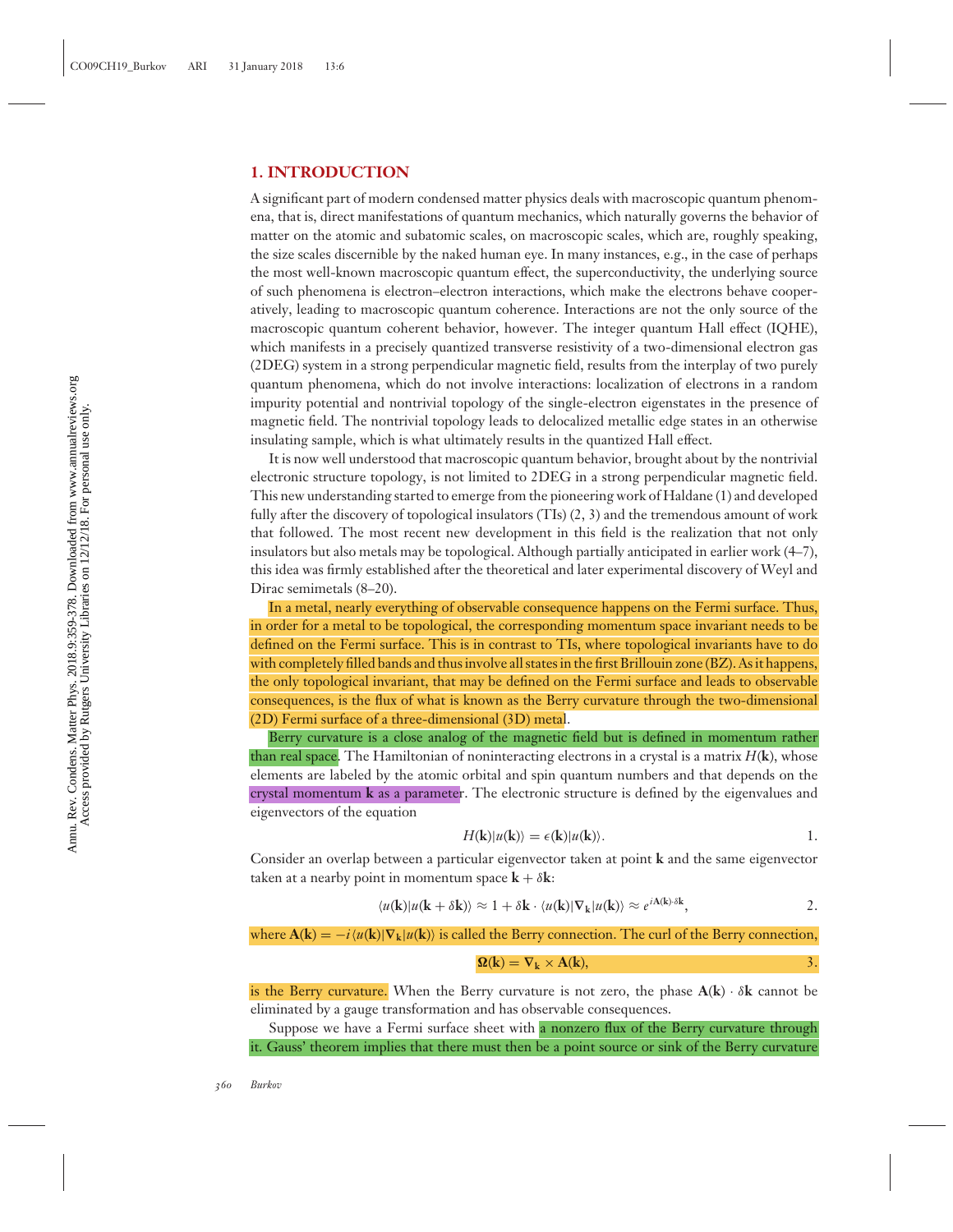enclosed by this Fermi surface. In the vicinity of this point, the Berry curvature takes, up to trivial rescaling of the crystal momentum components, a universal form

$$
\Omega(\mathbf{k}) = \pm \frac{\mathbf{k}}{2k^3},\tag{4}
$$

such that

$$
C = \frac{1}{2\pi} \int \Omega(\mathbf{k}) \cdot d\mathbf{S} = \pm 1.
$$

*C* is the Chern number, which is associated with any 2D Fermi surface sheet, enclosing a point source or sink of the Berry curvature and may be regarded as the topological charge of this point. The sign depends on whether the point is a source or a sink.

A point source or a sink of the Berry curvature is clearly some sort of a singularity of the electronic structure. As we see explicitly later, this singularity turns out to be a point of degeneracy between two bands. Such degeneracy points are called Weyl nodes (8). The name arises from the following important observation. Just as the Berry curvature in the vicinity of the degeneracy point takes a universal form of the magnetic field of a point monopole 4, the band Hamiltonian itself, when expanded near the degeneracy point, takes the following universal form as well:

$$
H(\mathbf{k}) = \pm v_{\rm F} \boldsymbol{\sigma} \cdot \mathbf{k}, \qquad (6)
$$

where the crystal momentum **k** is measured from the degeneracy point, and we use  $\hbar = c = 1$ units throughout, except in some of the final formulas. *σ* is a triplet of Pauli matrices, which act in the reduced Hilbert space of the two touching bands, and the sign in front is the topological charge of the node. This Hamiltonian is identical, up to a replacement of  $v_F$  by the speed of light *c*, to the Hamiltonian for massless relativistic fermions, proposed by Hermann Weyl in 1929. The topological charge of the band touching node is identical to the chirality of Weyl fermions, right-handed (R) corresponding to the topological charge  $C = +1$  and left-handed (L) to  $C = -1$ .

Equation 6 betrays an important property of topological metals: Their band eigenstates must be nondegenerate. This requires either broken time-reversal symmetry (a magnetic material) or a broken spatial inversion symmetry (the crystal structure lacks a center of inversion). Otherwise, all bands are doubly degenerate because of the Kramers theorem. However, if either time-reversal or inversion are indeed broken, Equation 6 also makes it clear that no other conditions are necessary for the existence of the Weyl band touching nodes in a 3D material, because the three components of the crystal momentum provide the necessary three real parameters needed to make two band eigenstates coincide in energy. Thus Weyl nodes occur generically in any 3D magnetic or noncentrosymmetric material, of which there are plenty.

In this article, we review the exciting and rapidly developing subject of Weyl semimetals, focusing on response and transport phenomena. As excellent reviews of the experiments already exist (see, e.g., 21, 22), we instead focus on general principles presented using simple idealized model systems.

## **2. WEYL SEMIMETAL**

The presence of Weyl nodes in the electronic structure is by itself of little interest. The important question is whether their presence leads to observable consequences. It is clear that such consequences will only exist when the nodes are close to the Fermi energy (Weyl metal), ideally right at the Fermi energy (Weyl semimetal). In addition, there should not be any other states at the Fermi energy, which may obscure the effects caused by the Weyl nodes. Although the presence of Weyl nodes somewhere in the band structure is guaranteed simply by broken time-reversal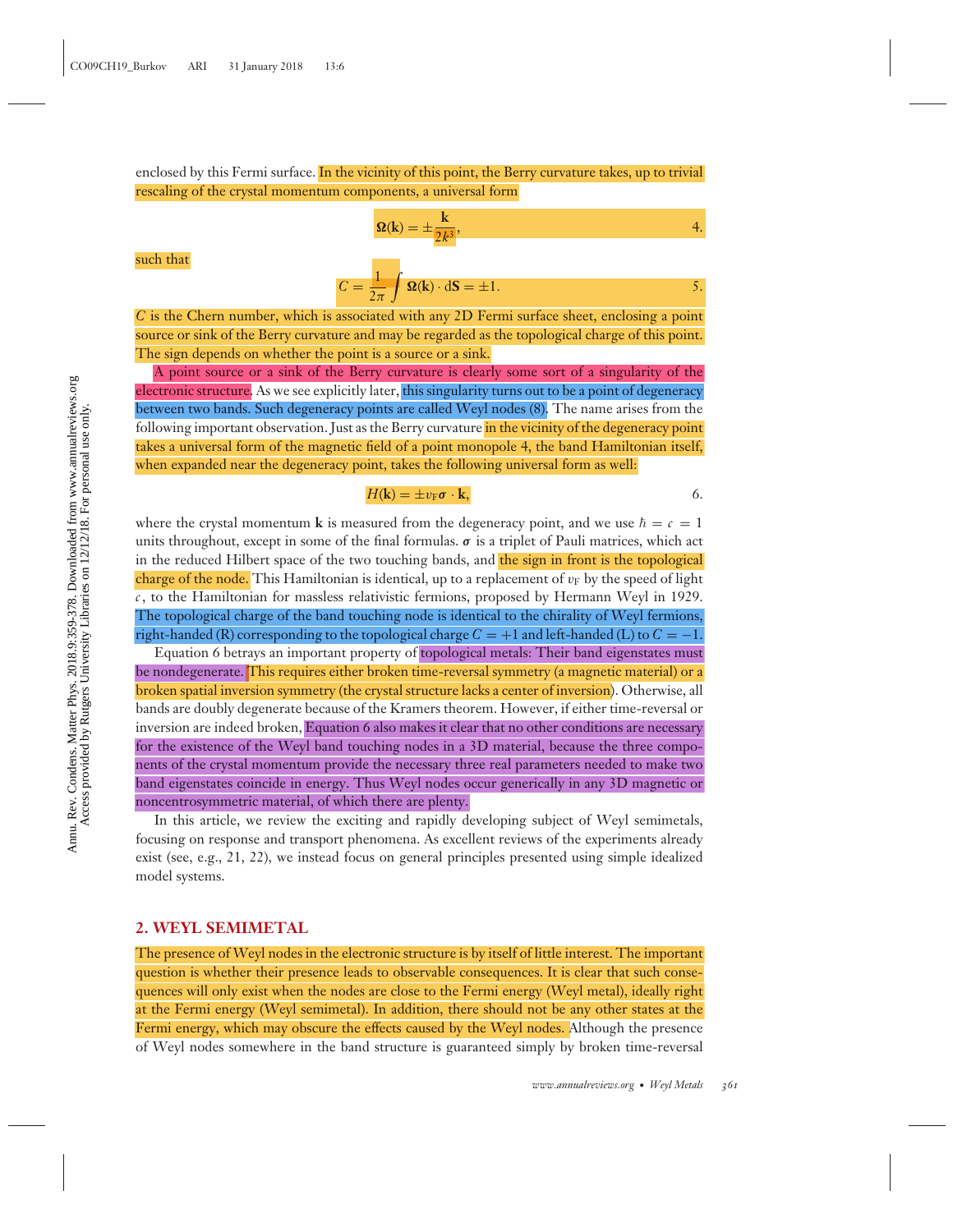or inversion symmetries and by the three dimensionality along with a nonvanishing spin-orbit interaction (these conditions lead to Berry curvature, which is generally nonzero everywhere in the first BZ), their location relative to the Fermi energy is not generally guaranteed by anything.

#### **2.1. Weyl Semimetal Near the Quantum Hall Plateau Transition**

For a given electron density, Pauli principle, which states that two electrons cannot occupy the same state, and the fact that every band has exactly the same number of states, equal to the number of unit cells in the crystal, fix the volume in the crystal momentum space, enclosed by the Fermi surface, modulo BZ volume. This statement is known as the Luttinger's theorem. Because the shape of the Fermi surface depends on the details of the band structure, it follows that the location of the Fermi energy is universally determined by the electron density and independent of other details only in insulators. This suggests, at least in theory, a route for finding a material with Weyl nodes at the Fermi energy: One needs to start from an insulator, which has the required broken time-reversal or inversion symmetry, and close its gap, i.e., tune the insulator to a quantum phase transition. The Fermi level in this case is pinned to the band touching points by the electron density. This is exactly the right strategy: Weyl semimetal, i.e., a material with Weyl nodes but no other states at the Fermi energy, occurs generically as an intermediate phase between two topologically distinct kinds of insulators, when a direct transition between them is impossible (7, 10). An important implication of this is that the most convenient way to describe Weyl semimetals theoretically is by expanding about such critical points. The simplest case of this occurs when time-reversal symmetry is violated, and the transition then is between an ordinary 3D insulator and a quantum anomalous Hall insulator with quantized Hall conductivity.

A 3D quantum anomalous Hall insulator may be obtained by making a stack of 2D quantum Hall insulators (23). 2D quantum anomalous Hall effect (QAHE) arises naturally in a very thin film of a 3D TI material doped with magnetic impurities (24, 25). A 3D time-reversal invariant TI is a bulk insulator with nontrivial electronic structure topology, which leads to gapless metallic surface states, described by a 2D massless Dirac Hamiltonian of the general form

$$
H = v_{\rm F}(\hat{z} \times \boldsymbol{\sigma}) \cdot \mathbf{k}, \qquad \qquad 7.
$$

where  $\sigma$  is the spin degree of freedom, and  $\hat{z}$  is the normal to the surface. The gaplessness of the spectrum of Equation 7 is protected by time-reversal symmetry, which prohibits the mass term in the 2D Dirac Hamiltonian. If time-reversal symmetry is violated, which may be accomplished by doping the surface with magnetic impurities, the mass term will be allowed and a gap in the 2D Dirac surface state dispersion will be opened.

A thin film of magnetically doped 3D TI may be modeled by focusing only on the low-energy degrees of freedom, which are simply the 2D Dirac surface states of Equation 7 on the top and bottom surfaces of the film (see **Figure 1**). The corresponding Hamiltonian reads

$$
H = v_{\rm F} \tau^z (\hat{z} \times \boldsymbol{\sigma}) \cdot \mathbf{k} + \Delta_{\rm S} \tau^x + b \sigma^z.
$$
8.

Here the eigenvalues of  $\tau^z$  refer to the top or bottom surface degree of freedom;  $\hat{z}$  is the direction, perpendicular to the plane of the film;  $\Delta s$  is the probability amplitude for tunneling between the top and bottom surfaces of the film; and *b* is the exchange spin-splitting, which arises because of the presence of magnetized impurities. Note that  $b\sigma^z$  acts as a "mass term" for the individual 2D Dirac surface states, as mentioned above. A simple similarity transformation  $\sigma^\pm\to\tau^z\sigma^\pm$  and  $\tau^{\pm} \rightarrow \sigma^z \tau^{\pm}$  brings this to the form

$$
H = v_{\rm F}(\hat{z} \times \boldsymbol{\sigma}) \cdot \mathbf{k} + (\Delta_{\rm S} \tau^x + b) \sigma^z, \tag{9}
$$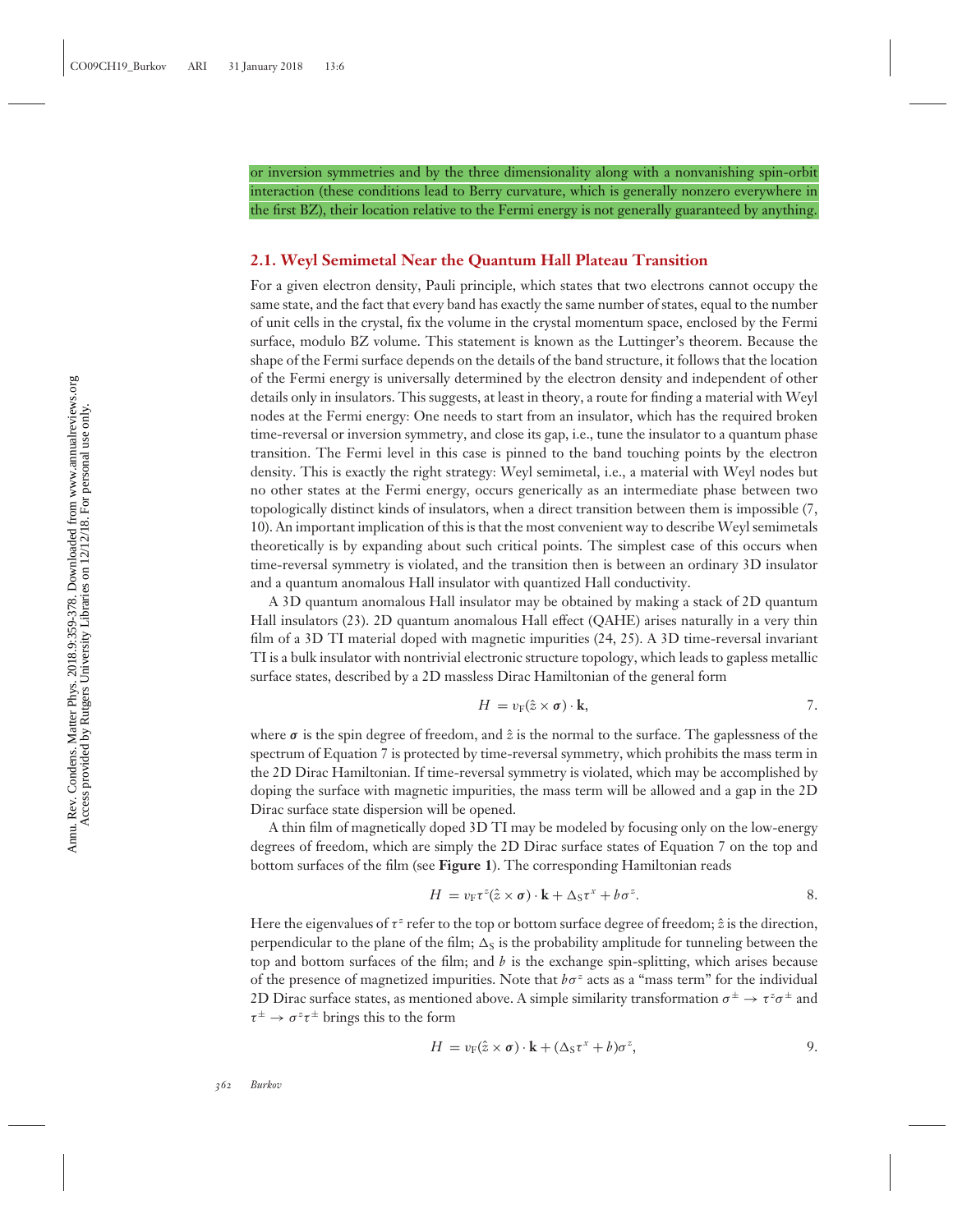

Thin film of magnetically doped 3D TI.  $\Delta$ <sub>S</sub> is the tunneling amplitude between the top and bottom 2D Dirac surface states, and *b* is the spin splitting caused by magnetized impurities. When  $b > \Delta s$ , the film is a quantum anomalous Hall insulator with  $\sigma_{xy} = e^2/h$ . When  $b < \Delta_S$ , it is an ordinary insulator with zero Hall conductivity. Abbreviation: TI, topological insulator.

which may be further brought to a block-diagonal form by diagonalizing the  $\Delta_{S} \tau^{x}$  matrix,

$$
H_r = v_{\rm F}(\hat{z} \times \boldsymbol{\sigma}) \cdot \mathbf{k} + (b + r\Delta_{\rm S})\sigma^z, \tag{10}
$$

where  $r = \pm$ . Each of the 2  $\times$  2 blocks of Equation 10 is the Hamiltonian of a 2D Dirac fermion with a mass  $m_r = b + r\Delta_s$ . The 2D Dirac fermion exhibits an interesting property, which is known as the parity anomaly (1, 26, 27). In our context this means that  $H_{\pm}$  is associated with a Hall conductivity

$$
\sigma_{xy}^r = \frac{e^2}{2b} sign(m_r), \qquad \qquad 11.
$$

when the Fermi energy is in the gap between the positive and negative energy bands, obtained by diagonalizing  $H_r$ ,

$$
\epsilon_{rs}(\mathbf{k}) = s\sqrt{v_{\rm F}^2\mathbf{k}^2 + m_r^2},\tag{12}
$$

with  $s = \pm$ . The anomaly refers to the singular behavior of  $\sigma_{xy}^r$  in the limit  $m_r \to 0$ .

This implies that this system exhibits a quantum Hall plateau transition from  $\sigma_{xy} = 0$  to  $\sigma_{xy} = e^2/h$  as the ratio of  $b/\Delta_S$  is varied and taking both *b* and  $\Delta_S$  to be positive for concreteness. In other words, in two dimensions there exists a direct transition between a TI with  $\sigma_{xy} = e^2/h$ and a normal insulator with  $\sigma_{xy} = 0$ . The critical point between the two is described by a massless 2D Dirac Hamiltonian.

Suppose we now make a stack of such 2D layers, exhibiting QAHE, as shown in **Figure 2**. Let individual layers be separated by insulating spacers, such that the amplitude for tunneling between the adjacent surfaces of neighboring OAHE layers is  $\Delta_D$ , which we also take to be positive. We take the tunneling amplitude to beyond nearest-neighbor surface states to be negligibly small. The Hamiltonian that describes this system takes the form

$$
H = v_{\rm F} \tau^z (\hat{z} \times \boldsymbol{\sigma}) \cdot \mathbf{k} + [\Delta_{\rm S} + \Delta_{\rm D} \cos(k_z d)] \tau^x - \Delta_{\rm D} \sin(k_z d) \tau^y + b \sigma^z, \tag{13}
$$

where *d* is the period of the resulting superlattice heterostructure in the *z* direction. Making the same similarity transformation as above and partially diagonalizing the resulting Hamiltonian, we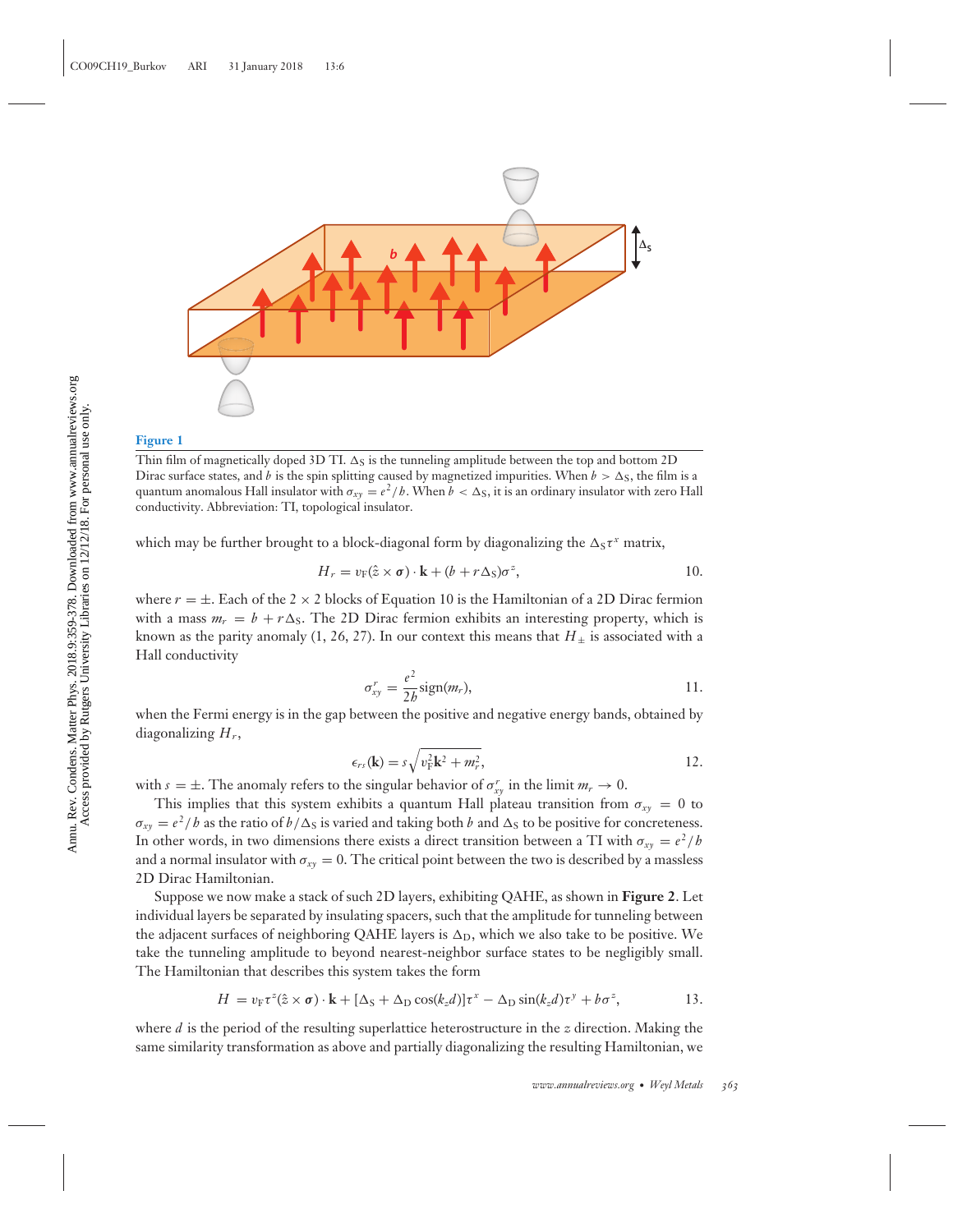

Coupled-layer construction of an elementary Weyl semimetal. Magnetically doped TI layers are coupled through insulating spacers. The tunneling amplitude between neighboring TI layers is  $\Delta_D$ . Furtherneighbor tunneling is assumed to be negligibly small, leading to a particle–hole symmetric electronic structure. Abbreviation: TI, topological insulator.

obtain

$$
H_r = v_{\rm F}(\hat{z} \times \boldsymbol{\sigma}) \cdot \mathbf{k} + m_r(k_z) \sigma^z, \tag{14}
$$

where  $m_r(k_z) = b + r\sqrt{\Delta_S^2 + \Delta_D^2 + 2\Delta_S\Delta_D\cos(k_z d)} \equiv b + r\Delta(k_z)$ . Now, we see that the quantum Hall plateau transition we discussed before as a function of  $b/\Delta_s$  may now happen "on its own" in momentum space as  $k_z$  is swept through the BZ. Indeed  $m_-(k_z)$  changes sign at  $k_z^{\pm} = \pi/d \pm k_0$ , where

$$
k_0 = \frac{1}{d} \arccos\left(\frac{\Delta_S^2 + \Delta_D^2 - b^2}{2\Delta_S\Delta_D}\right).
$$
 15.

At  $\mathbf{k} = (0, 0, k_z^{\pm})$ , the two nondegenerate bands, corresponding to the eigenvalue  $r = -$  touch each other; i.e., these are locations of two Weyl nodes (see **Figure 3**).



#### **Figure 3**

(*a*) Electronic structure of the simplest Weyl semimetal, with two nodes of opposite chirality, separated by a distance of 2*k*<sup>0</sup> along the *z* axis in momentum space. (*b*) The corresponding anomalous Hall conductivity as a function of  $b/\Delta_S$ , showing a broadened plateau transition. Weyl semimetal is an intermediate gapless phase between the quantum anomalous Hall and ordinary insulators.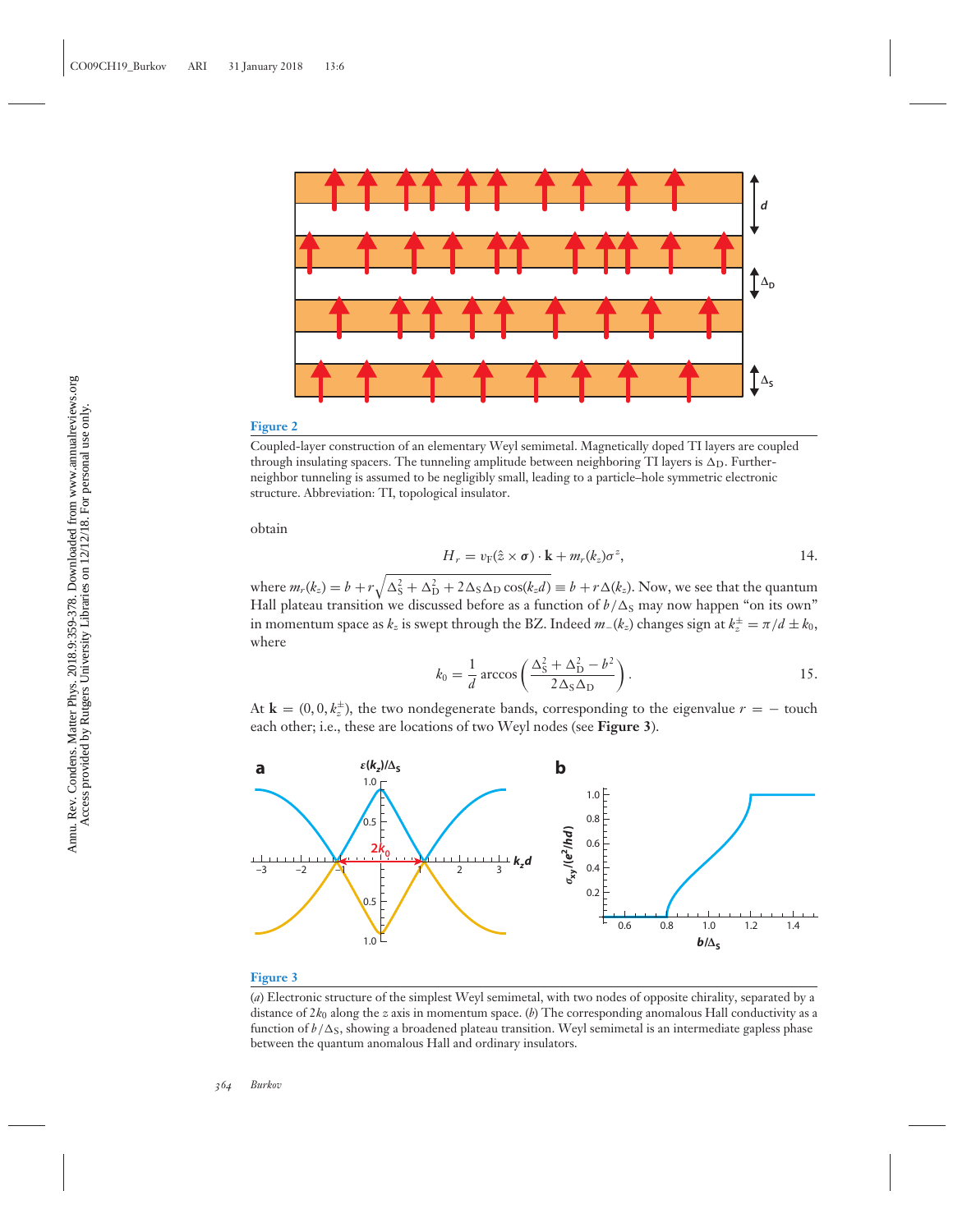

Phase diagram of the magnetically doped multilayer structure. The width of the Weyl semimetal phase as a function of  $b/\Delta_S$  vanishes in the limit of decoupled 2D layers, in which case a direct transition between an ordinary and a quantum anomalous Hall insulator exists. The maximal width is achieved once  $\Delta_D/\Delta_S \geq 1$ . Abbreviation: QAHE, quantum anomalous Hall effect.

The nodes exist as long as the spin splitting  $b$  is in the interval between two critical values  $b_{c1} < b < b_{c2}$ , where  $b_{c1} = |\Delta s - \Delta D|$  and  $b_{c2} = \Delta s + \Delta D$ . When  $b < b_{c1}$  the system is an ordinary insulator with  $\sigma_{xy} = 0$ , whereas when  $b > b_{c2}$  it is a 3D quantum anomalous Hall insulator with  $\sigma_{xy} = e^2/hd$ . In between the heterostructure is the intermediate Weyl semimetal phase with

$$
\sigma_{xy} = e^2 k_0 / \pi b, \qquad \qquad 16.
$$

which depends only on the distance between the Weyl nodes in momentum space and varies continuously between 0 and  $e^2/hd$  (see **Figure 4**). Thus, unlike in two dimensions, in three dimensions a direct transition between a TI with nonzero quantized Hall conductivity and a normal insulator with zero Hall conductivity does not exist. The transition instead proceeds through an intermediate gapless Weyl semimetal phase. The system, described above, constitutes the simplest potential realization, the "hydrogen atom" of Weyl semimetals. A lot of the general physical properties of Weyl semimetals may be understood by studying this system.

#### **2.2. Weyl Semimetal from a 3D Dirac Semimetal**

A distinct and a very useful viewpoint on Weyl semimetals is obtained in the limit when the range of the Weyl semimetal phase in the coupled-layer construction, described above, is maximized. This happens when  $\Delta_D = \Delta_S$ , i.e., when neighboring layers are coupled maximally strongly.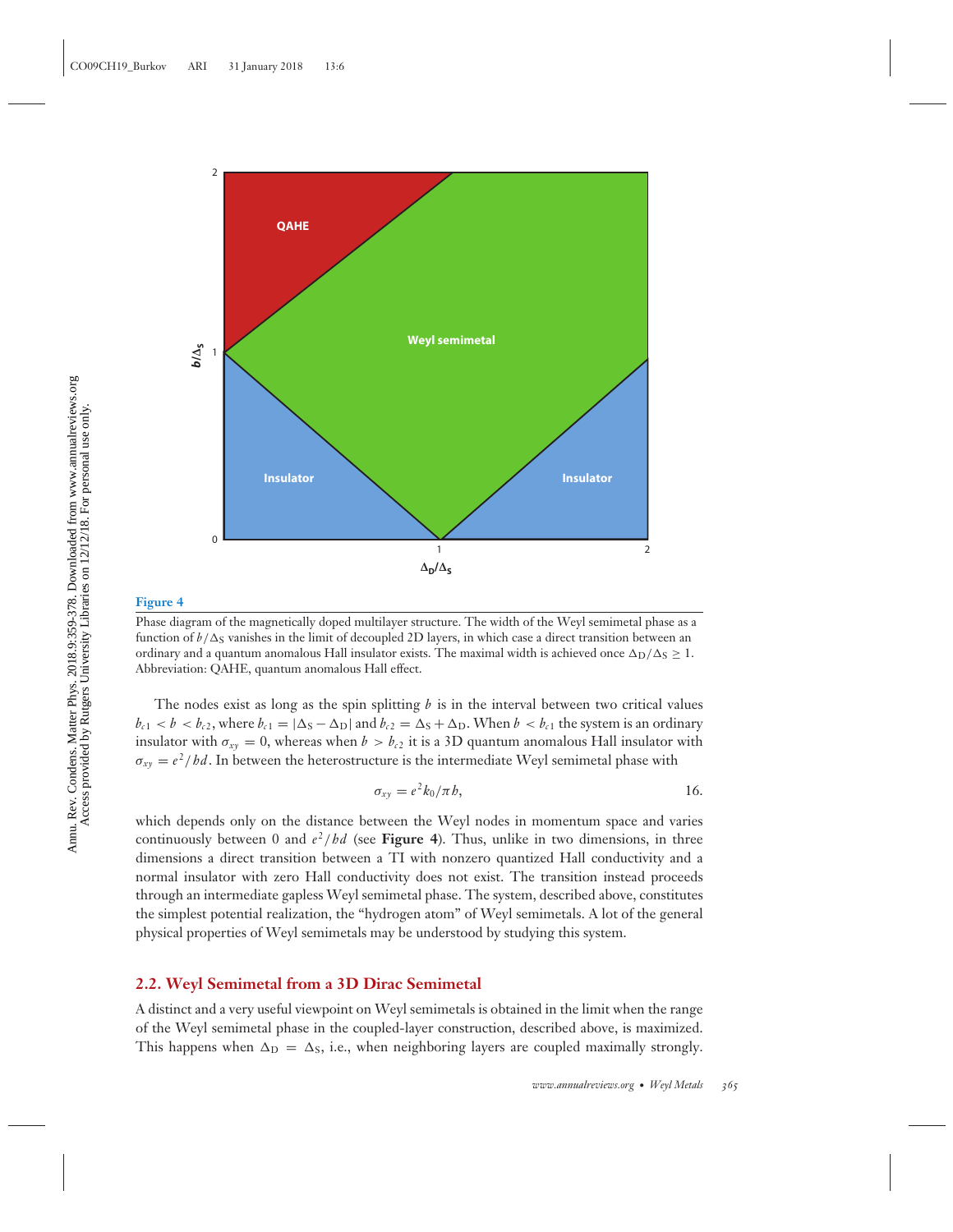In this limit, when both time-reversal and inversion symmetries are present, i.e., when  $b = 0$ , Equation 13 describes a Dirac semimetal, a state in which doubly degenerate conduction and valence bands touch at the edge of the BZ  $\mathbf{k} = (0, 0, \pi/d)$ . This point is in fact a critical point between a time-reversal invariant topological and normal insulator in 3D. Close to this critical point, when the gap at  $\mathbf{k} = (0, 0, \pi/d)$ ,  $|\Delta s - \Delta_D|$  is small, Weyl semimetal phase arises most easily, as long as  $b > |\Delta s - \Delta p|$ . The value of this limit from the theoretical viewpoint is universality and extra symmetry (essentially Lorentz invariance) that emerges. We discuss physics of Weyl semimetals by expanding on this ideal limit.

Note that this picture does not rely on any particular model of Weyl semimetal like the superlattice model introduced above. Indeed, let us consider a hypothetical material with four degrees of freedom per unit cell: two orbital and two spin. This is the minimal number of degrees of freedom necessary to obtain a pair of doubly degenerate bands, which may exhibit a gap-closing quantum phase transition. Let us introduce two sets of Pauli matrices  $\tau^i$  and  $\sigma^i$  to represent operators acting on the orbital and spin degrees of freedom correspondingly. In the presence of inversion symmetry, the two orbital states may always be chosen to be related to each other by the parity operator P. We thus take the orbital states to be the eigenstates of  $\tau^z$ , in which case the parity operator  $P = \tau^x$ .

The most general time-reversal and parity-invariant momentum-space Hamiltonian, describing the above system, may be written as (28)

$$
H(\mathbf{k}) = d_0(\mathbf{k}) + \sum_{a=1}^{5} d_a(\mathbf{k}) \Gamma^a, \qquad 17.
$$

where  $\Gamma^a$  are the five matrices, realizing the Clifford algebra  $\{\Gamma^a, \Gamma^b\} = 2\delta^{ab}$ , even under the product of parity and time reversal  $P\Theta$ . The five  $\Gamma$  matrices are given by

$$
\Gamma^1 = \tau^x, \ \Gamma^2 = \tau^y, \ \Gamma^3 = \tau^z \sigma^x, \ \Gamma^4 = \tau^z \sigma^y, \text{ and } \Gamma^5 = \tau^z \sigma^z.
$$

It is clear that  $\Gamma^1$  is even under both parity and time reversal separately while  $\Gamma^{2-5}$  are odd under both separately. The eigenvalues of Equation 17 form two pairs of doubly degenerate bands

$$
\epsilon_{\pm}(\mathbf{k}) = d_0(\mathbf{k}) \pm \sqrt{\sum_{a=1}^{5} |d_a(\mathbf{k})|^2}.
$$
 19.

The two pairs of bands may be forced to touch at a crystal symmetry related set of time-reversal invariant momenta (TRIM)  $\Gamma$ . In this case, we have  $d_{2-5}(\Gamma) = 0$  automatically, whereas  $d_1(\Gamma) \equiv$ *m* needs to be tuned to zero if no additional symmetries are present. Because  $d_{2-5}$  are all odd under parity, their Taylor expansions near  $\Gamma$  will generically start from linear terms, whereas the expansion of  $d_{0,1}(\mathbf{k})$  will start from a constant and continue with a quadratic term. Then the momentum space Hamiltonian Equation 17, expanded to leading order near TRIM  $\Gamma$ , takes the following form:

$$
H(\mathbf{k}) = \gamma^0 \gamma^i k_i + m \gamma^0, \qquad \qquad 20.
$$

where  $\gamma^0 \equiv \Gamma^1$ , whereas the other three Dirac matrices  $\gamma^i$  are defined by this expansion. We have absorbed the velocity coefficients into the definition of the momentum components  $k_i$ , which are measured from  $\Gamma$ , and taken  $d_0(\Gamma)$  to define the overall zero of energy. In the case of the superlattice model, the Dirac point occurs at  $\mathbf{\Gamma} = (0, 0, \pi/d)$  when  $\Delta_{\rm S} = \Delta_{\rm D}$  and  $m = \Delta_{\rm S} - \Delta_{\rm D}$ . The gamma matrices in this case are given by  $\gamma^0 = \tau^x$ ,  $\gamma^1 = i\tau^y \sigma^y$ ,  $\gamma^2 = -i\tau^y \sigma^x$ , and  $\gamma^3 = i\tau^z$ .

The utility of this "relativistic" representation of the Hamiltonian, apart from emphasizing a connection to the relativistic quantum mechanics and the emergent Lorentz invariance, is that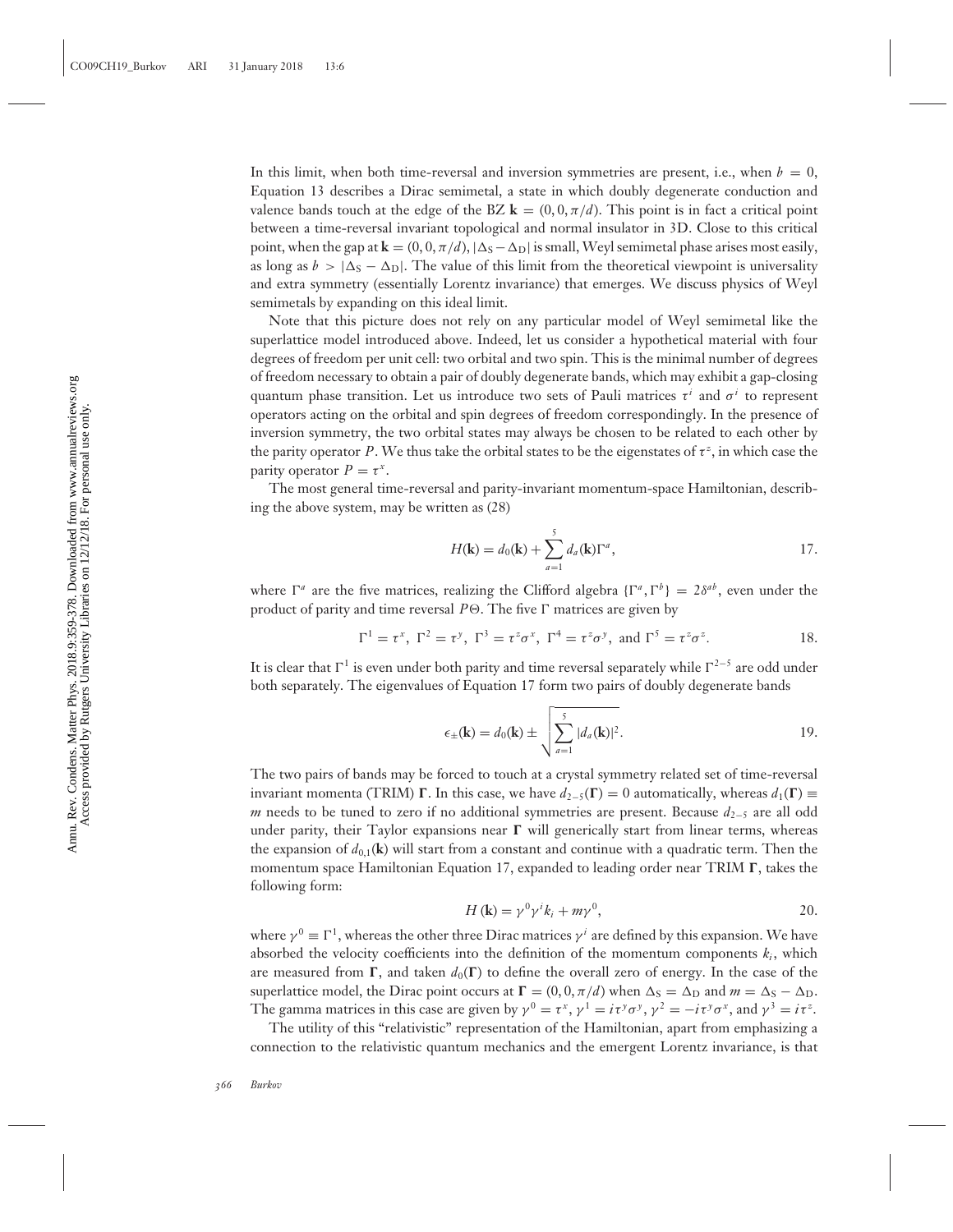we may now easily classify time-reversal and inversion symmetry breaking perturbations to *H* in terms of the  $\Gamma$  matrices and their descendants and clearly see their physical meaning. The ten possible perturbations to *H* are

$$
\gamma^0 \gamma^\mu \gamma^5 \text{ and } \gamma^0 \sigma^{\mu\nu}, \qquad \qquad 21.
$$

where  $\sigma^{\mu\nu} = (i/2)[\gamma^{\mu}, \gamma^{\nu}]$ ;  $\mu, \nu = 0, 1, 2, 3$ ; and  $\gamma^5 = i\gamma^0\gamma^1\gamma^2\gamma^3$  is the chirality operator. The significance of  $\gamma^5$  is that the operator,

$$
P = \frac{1}{2}(1 + \gamma^5),
$$
 22.

projects out the two Weyl fermion components of the Dirac fermion. The right-handed Weyl fermion corresponds to the eigenvalue +1 of  $\gamma^5$ , whereas the left-handed Weyl fermion corresponds to the eigenvalue  $-1$ .

Of the 10 perturbations in Equation 21, there are 6 that are odd under time-reversal symmetry but even under parity:  $\gamma^0 \gamma^i \gamma^5$  and  $\gamma^0 \sigma^{ij}$ ; and 4 that are even under time reversal but odd under parity:  $\gamma^5$  and  $\gamma^0\sigma^{0i}$ . In other words,  $\gamma^0\gamma^i\gamma^5$  transforms as an axial current vector;  $\gamma^5$  is a pseudoscalar;  $\gamma^0 \sigma^{ij}$  transforms as magnetization, perpendicular to the *i j* plane; and  $\gamma^0 \sigma^{0i}$  transforms as electric polarization along the *i* axis. As a result, perturbation of the type **b**·γ <sup>0</sup>*γ* γ <sup>5</sup> acts as a chiral vector potential, shifting the location of Weyl fermions of different chirality to different momenta, i.e., precisely creating a Weyl semimetal. A  $b_0 \gamma^0 \gamma^0 \gamma^5 = b_0 \gamma^5$  term acts as a time component of the chiral gauge field, shifting the two Weyl components of the Dirac fermion to different energies. The term of the type  $b_i \epsilon_{ijk} \gamma^0 \sigma^{jk}$  creates nodal lines, in the plane, perpendicular to the vector **b**. Finally, a  $b_i\gamma^0\sigma^{0i}$  term, which breaks inversion symmetry, creates Weyl nodes, which in this case come in multiples of four (29) (to obtain these, the inclusion of terms that are higher order in momentum and break the continuous rotational symmetry of the low-energy Dirac Hamiltonian Equation 20 down to a discrete crystal symmetry is necessary).

## **3. TRANSPORT IN WEYL METALS**

Perhaps the most important consequence of the nontrivial electronic structure topology is that it may lead to unique transport and more generally response to external probes. A famous example of this is the quantized Hall conductivity of a 2D quantum Hall insulator, described in Section 2.1. This quantization is a consequence of the fact that the transport in a quantum Hall insulator occurs entirely in the one-dimensional (1D) chiral edge states. Because the branches of different chirality are separated to opposite edges of a macroscopic sample, no scattering between them is possible. This means that chiral charges, corresponding to the edge states, are separately conserved, which leads to universal quantized transport.

In this section, similar ideas are applicable to bulk transport in Weyl semimetals. This is a consequence of the (approximate) separate conservation of the number of electrons of different chirality, which becomes most precise in the vicinity of the 3D Dirac critical point, described in Section 2. These (quasi-)universal transport phenomena in Weyl metals may be regarded as being a consequence of chiral anomaly, a well-known and important phenomenon in particle physics (30, 31), which has now found its way into condensed matter.

#### **3.1. Chiral Anomaly**

Chiral anomaly refers to nonconservation of chiral charge for massless relativistic particles, when conservation is na¨ıvely expected based on symmetry. Indeed, consider the Dirac Hamiltonian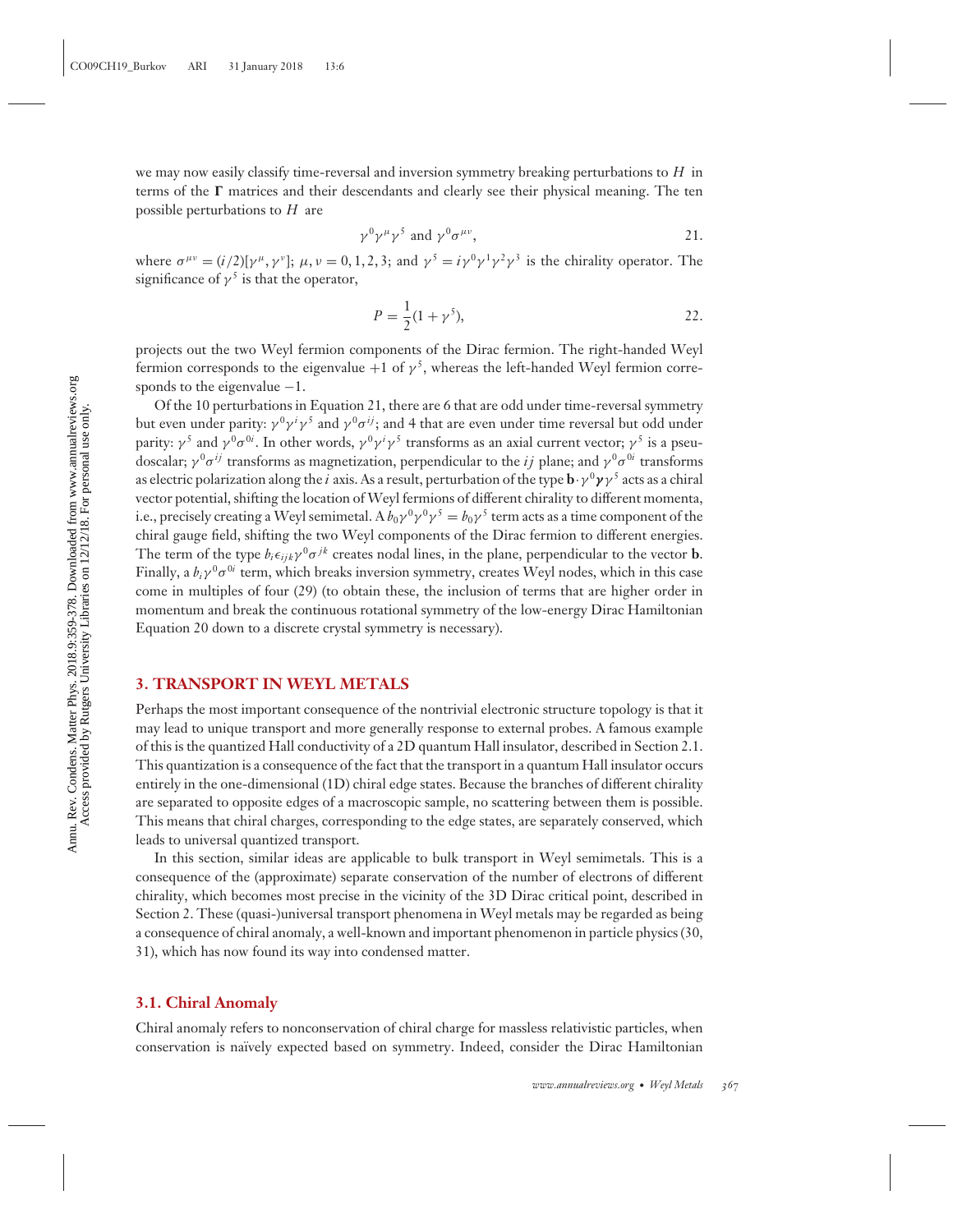Equation 20 in the limit when the mass  $m = 0$ :

$$
H(\mathbf{k}) = \gamma^0 \gamma^i k_i. \tag{23}
$$

From the anticommutation property of the individual gamma matrices, it immediately follows that the  $\gamma^5$  matrix commutes with the Hamiltonian,

$$
[H, \gamma^5] = 0. \tag{24}
$$

This expresses an exact extra conservation law that exists for massless relativistic fermions: conservation of the chiral charge. This conservation law implies that the chiral current, defined by  $j_j^\mu = \psi^\dagger \gamma^0 \gamma^\mu \gamma^5 \psi$ , where  $\psi^\dagger$  is the electron creation operator, must satisfy the continuity equation,

$$
\partial_{\mu}j_{5}^{\mu}=0, \qquad \qquad 25.
$$

which must hold in addition to the regular electric charge conservation law,

$$
\partial_{\mu}j^{\mu}=0, \qquad \qquad 26.
$$

where  $j^{\mu} = \psi^{\dagger} \gamma^0 \gamma^{\mu} \psi$ . In reality, the seemingly obvious chiral charge conservation turns out to be violated in the second-quantized theory, when the negative-energy Dirac sea is filled with electrons, in the presence of an applied electromagnetic field

$$
\partial_{\mu}j_{5}^{\mu} = \frac{e^{2}}{16\pi^{2}} \epsilon^{\mu\nu\alpha\beta} F_{\mu\nu} F_{\alpha\beta} = \frac{e^{2}}{2\pi^{2}} \mathbf{E} \cdot \mathbf{B}.
$$

The simplest way to understand this is to consider a massless Dirac fermion, described by Equation 23, in the presence of a constant magnetic field, applied in, say, the *z* direction. The resulting Landau level structure for the two independent Weyl fermion components is shown in **Figure 5**. Most importantly, the chirality of the Weyl fermions is reflected in their Landau level spectrum, manifesting in the presence of a special Landau level in each case, whose dispersion is given by

$$
\epsilon(k_z)=\pm k_z,\hspace{1cm}28.
$$

where the sign in front is minus the chirality (eigenvalue of the  $\gamma^5$  matrix) of the corresponding Weyl fermion. Suppose we now apply an electric field **E** in the same direction as the magnetic field. The electrons are accelerated at a rate  $e E$ , in the  $\hat{E}$  direction (we imagine electrons to be positively charged for the sake of this argument, just to avoid some awkward minus signs; the final result is independent of the sign of the charge), which, due to the presence of the chiral Landau levels, results in the following rates of the right- and left-handed charge generation:

$$
\frac{\partial n_{\text{R},\text{L}}}{\partial t} = \pm \frac{e^2}{4\pi^2} \mathbf{E} \cdot \mathbf{B},\tag{29}
$$

where the factor of  $e B/4\pi^2$  arises from the density of states of the chiral Landau levels. This precisely corresponds to Equation 27, with  $j_5^0 \equiv n_5 = n_{\rm R} - n_{\rm L}$ .

This may seem fairly inconsequential as the chiral charge by itself is not a directly observable quantity. To see that the chiral anomaly does in fact have observable consequences, it is useful to note that Equation 27 may be obtained from the following action for the electromagnetic field:

$$
S = -\frac{e^2}{4\pi^2} \int \mathrm{d}t \, \mathrm{d}^3 r \, b_\mu \epsilon^{\mu\nu\alpha\beta} A_\nu \partial_\alpha A_\beta. \tag{30}
$$

Here  $b_{\mu}$  are components of the chiral gauge field, which couples linearly to the chiral current as  $b_\mu j_5^\mu$ , just as ordinary gauge field couples linearly to the ordinary electric current as  $A_\mu j^\mu$ . Equation 27 is obtained by calculating the functional derivative of *S* with respect to the chiral gauge field  $b_{\mu}$ , which gives the chiral current  $j^{\mu}_{5}$ , and taking the divergence.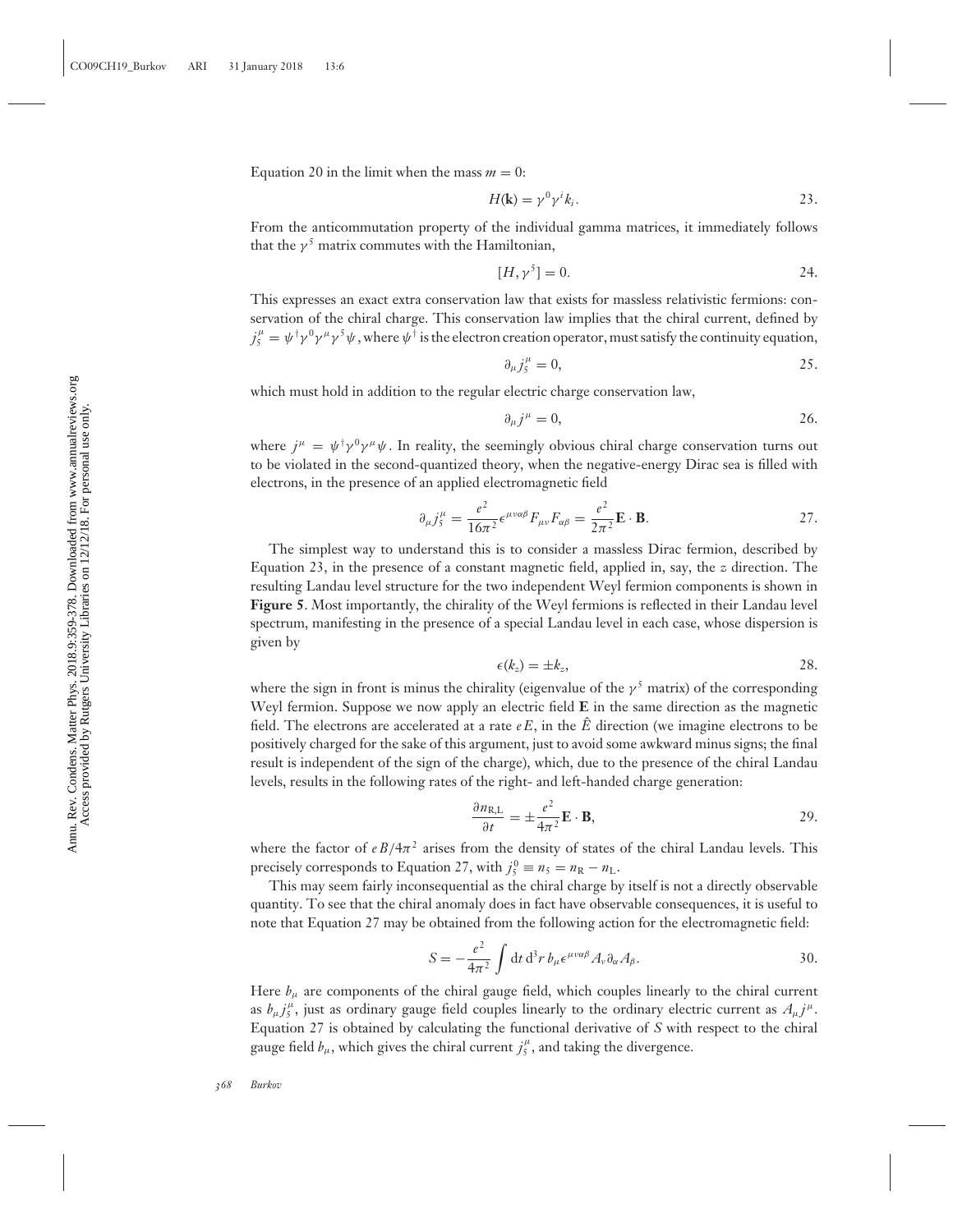

Illustration of the chiral anomaly, based on a Landau level spectrum of Weyl fermions in an external magnetic field. (Top panel) Energy spectrum of the left-handed (L) and right-handed (R) fermions in equilibrium in the presence of a magnetic field  $\vec{B}$ . Filled states with negative energy are shown by black dots, whereas empty states with positive energy are shown by gray dots. (Bottom panel) Same spectrum, but in the presence, in addition, of an electric field  $\vec{E}$ , parallel to the magnetic field  $\vec{B}$ . All states have been displaced in momentum space by an amount  $\delta \vec{k} \sim -\vec{E}$  from their equilibrium locations. As a consequence, right-handed particles and left-handed antiparticles have been produced.

Equation 30 corresponds to the famous triangle diagram (shown in **Figure 6**), which is a diagram with three vertices; two vertices correspond to the ordinary charge current  $j^{\mu}$  and one to the chiral current  $j^{\mu}_{5}$ . The original discovery of the chiral anomaly by Adler (30) and by Bell & Jackiw (31) in 1969 was made when evaluating this diagram in the context of the problem of neutral pion decay into two photons,

$$
\pi^0 \to 2\gamma.
$$
 31.

This process, which naïvely should be very slow owing to small masses of the quarks (pion is a quark–antiquark pair), in fact is very fast, leading to the neutral pion lifetime being many orders of magnitude smaller than that of the two charged pions. The explanation for this turned out to be the chiral anomaly, which now, almost 50 years later, has found its way into condensed matter physics as well.

The importance of Equation 30 stems from the fact that it clearly has a topological origin, as it contains gauge fields, coupled through the fully antisymmetric tensor and multiplied by a universal coefficient. One may thus expect the corresponding response to be robust and detail independent, which is always of great interest, and of potential technological importance. In the following section, we describe these universal electromagnetic response phenomena, resulting from the chiral anomaly, as applicable to Weyl metals.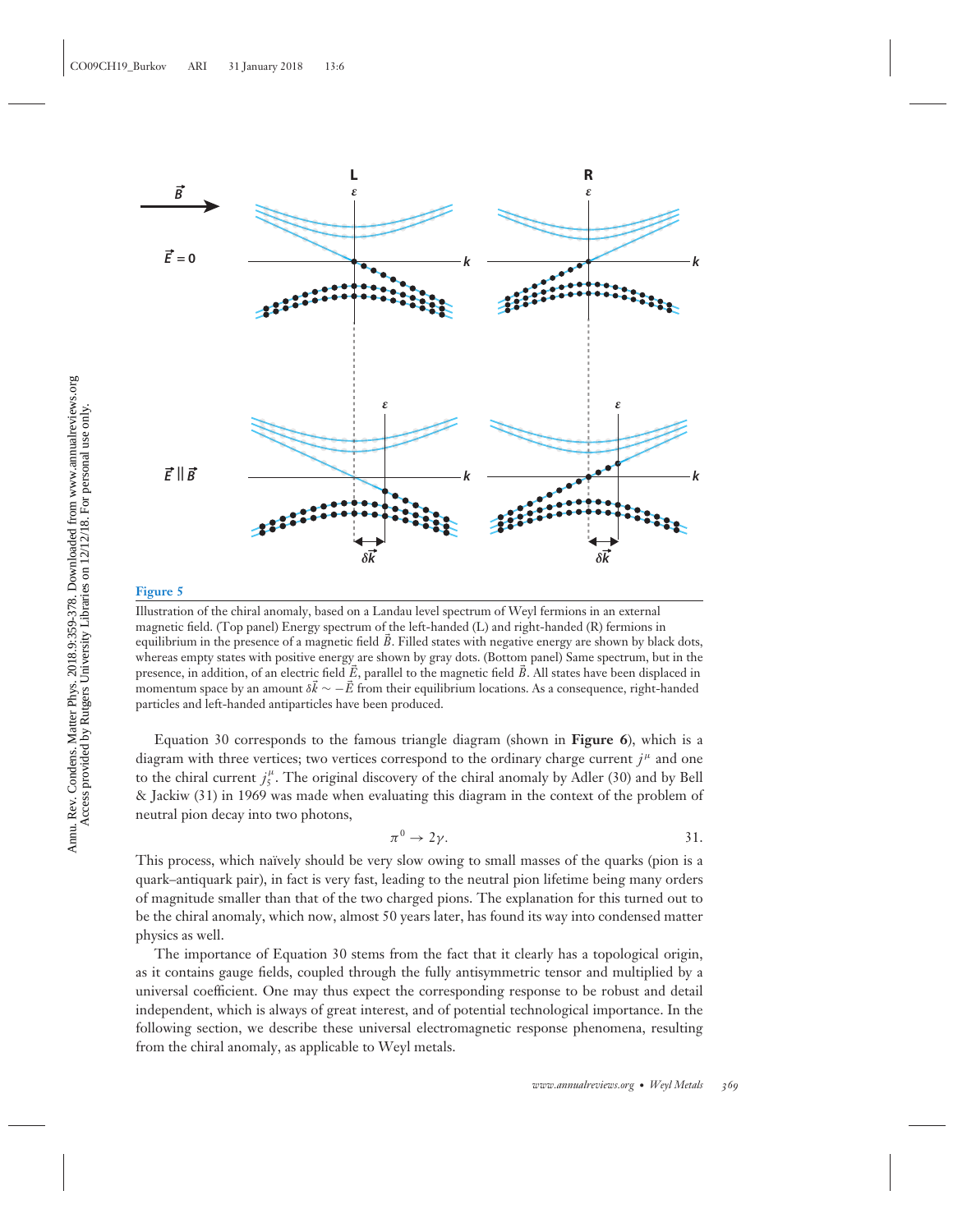

Graphical representation of Equation 30, known as the triangle diagram. The three vertices correspond to the chiral current (*top vertex*) and two ordinary electrical currents (*bottom vertices*).

## **3.2. Chiral Anomaly and Transport in Weyl Metals**

To see the observable consequences of the chiral anomaly, we may vary the action *S* with respect to the electromagnetic gauge fields *A*μ. This gives the following expression for the chiral anomaly contribution to the measurable charge current:

$$
j^{\nu} = \frac{e^2}{2\pi^2} b_{\mu} \epsilon^{\mu\nu\alpha\beta} \partial_{\alpha} A_{\beta}.
$$

Suppose the chiral gauge field  $b_\mu$  has both spatial and temporal components  $b_\mu = (b_0, -\mathbf{b})$ . Then we obtain

$$
\mathbf{j} = \frac{e^2}{2\pi^2} (\mathbf{E} \times \mathbf{b})
$$
 33.

and

$$
\mathbf{j} = \frac{e^2}{2\pi^2} b_0 \mathbf{B}.
$$
34.

To understand the meaning of Equations 33 and 34, we first need to understand the physical meaning of the chiral gauge field  $b_\mu$  in the condensed matter context. Suppose we add a term  $b_\mu j_5^\mu$ to the Dirac Hamiltonian Equation 20:

$$
H(\mathbf{k}) = \gamma^{0} \gamma^{i} (k_{i} - b_{i} \gamma^{5}) + m \gamma^{0} + b_{0} \gamma^{5}.
$$

It is then clear that, when  $m = 0$ , the chiral gauge field simply shifts the two Weyl fermion components of the massless Dirac fermion to different locations in momentum space (**b**) or in energy (*b*0). In particular, a nonzero **b** creates a Weyl semimetal, in which two Weyl fermions are separated by 2|**b**| in momentum space along the direction of the vector **b** in momentum space. Chiral anomaly in this context means that, though naïvely the separation between the Weyl nodes may be eliminated by a chiral gauge transformation

$$
\psi \to e^{i\gamma^5\theta}\psi, \ b_\mu \to b_\mu + \partial_\mu\theta, \qquad \qquad \text{36.}
$$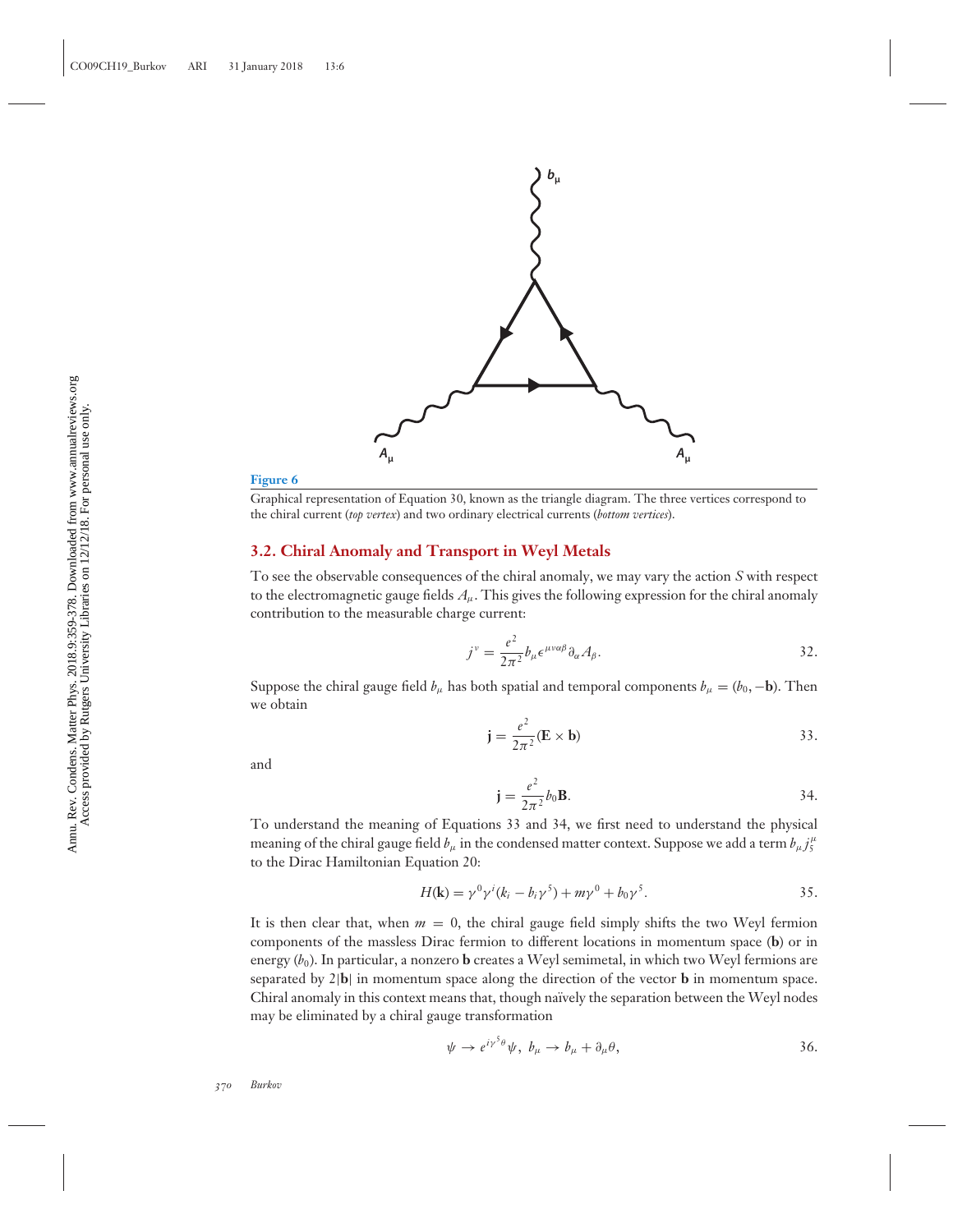where  $\partial_{\mu}\theta = -b_{\mu}$ , in reality this is impossible: The chiral transformation leaves behind precisely the topological term of Equation 30. The mass term  $m\gamma^0$  violates the chiral gauge invariance explicitly. However, gapless Weyl points still exist as long as  $|\mathbf{b}| > m$ , separated in momentum space by  $2\sqrt{b^2 - m^2}$ . Chiral gauge invariance is then effectively restored in the limit  $|b| \gg m$ .

An observable consequence of the momentum-space separation between the Weyl nodes is the topological current, given by Equation 33. This describes the anomalous Hall effect (AHE) with the transverse conductivity given by

$$
\sigma_{xy} = \frac{e^2}{b} \frac{2|\mathbf{b}|}{2\pi},\tag{37}
$$

which is exactly Equation 16 that we obtained before based on analogy with the quantum Hall plateau transition. We thus see that AHE in magnetic Weyl semimetals may be regarded as being a consequence of chiral anomaly.

This is not simply a rederivation of Equation 16, however, as Equation 37, being a consequence of the chiral anomaly, implies significantly more universality of this result than may na¨ıvely be expected. Indeed, a quantized value of the transverse conductivity of a quantum Hall insulator is protected by the spectral gap. As long as the Fermi energy is within the gap (which may be a mobility gap only), the quantized value of the Hall conductivity cannot change. This is not the case in a gapless system, such as a Weyl semimetal. Uncontrollable impurities and other imperfections will always shift the location of the Fermi energy, even if it exactly coincides with the Weyl nodes in a perfect stoichiometric sample. In general, we may thus expect bulk states to contribute to the Hall conductivity, and the universal (in the sense of being dependent only on the Weyl node separation) result of Equations 16 and 37 will not hold. It turns out, however, that Equation 37 is in fact much more robust than would normally be expected, which may be thought of as a consequence of the nonrenormalization of the chiral anomaly.

The universal topological result for the action, describing the electromagnetic response, Equation 30, holds as long as the field  $b_\mu$ , which couples to the chiral current as  $b_\mu j_5^\mu$ , enters the Hamiltonian as a chiral gauge field, with nothing violating chiral gauge invariance except the chiral anomaly itself. Anything that explicitly violates chiral gauge invariance, i.e., the mass term  $m\gamma^{0}$ , or any term, containing higher powers of momentum in the Hamiltonian Equation 35, will produce nonuniversal corrections to Equation 30. The reverse is true as well: Anything that does not violate chiral gauge invariance, e.g., scalar (i.e., independent of the orbital and spin indices on which the gamma matrices are acting) impurity scattering potential, electron–electron interactions, deviation of the electron density from stoichiometry, etc., will not change the action, and the topological currents, obtained from it. This is somewhat similar to the universality of the Luttinger liquid physics in 1D systems, which may also be thought of as a consequence of the chiral anomaly (32).

Let us now shift our attention to the second kind of topological current that follows from the chiral anomaly, given by Equation 34. This equation describes a current, driven by an applied magnetic field and the chiral scalar potential  $b<sub>0</sub>$ , which shifts the energies of the Weyl fermions in opposite directions depending on their chirality. This is quite troubling, because such an energy difference may exist even in equilibrium, if, for example, both time-reversal and inversion symmetry are violated (33). Equation 34 would then seem to imply an equilibrium current driven by an applied magnetic field, which certainly is not possible (34). In fact, such an equilibrium current would be possible if the Weyl fermions were realized as edge states on a 3D boundary of a four-dimensional (4D) quantum Hall insulator (35). In this case the edge states of a 4D quantum Hall insulator slab are precisely the two 3D Weyl fermions of opposite chirality, existing on the "top" and "bottom" surfaces of the slab. Applying a voltage *V* between the two surfaces and a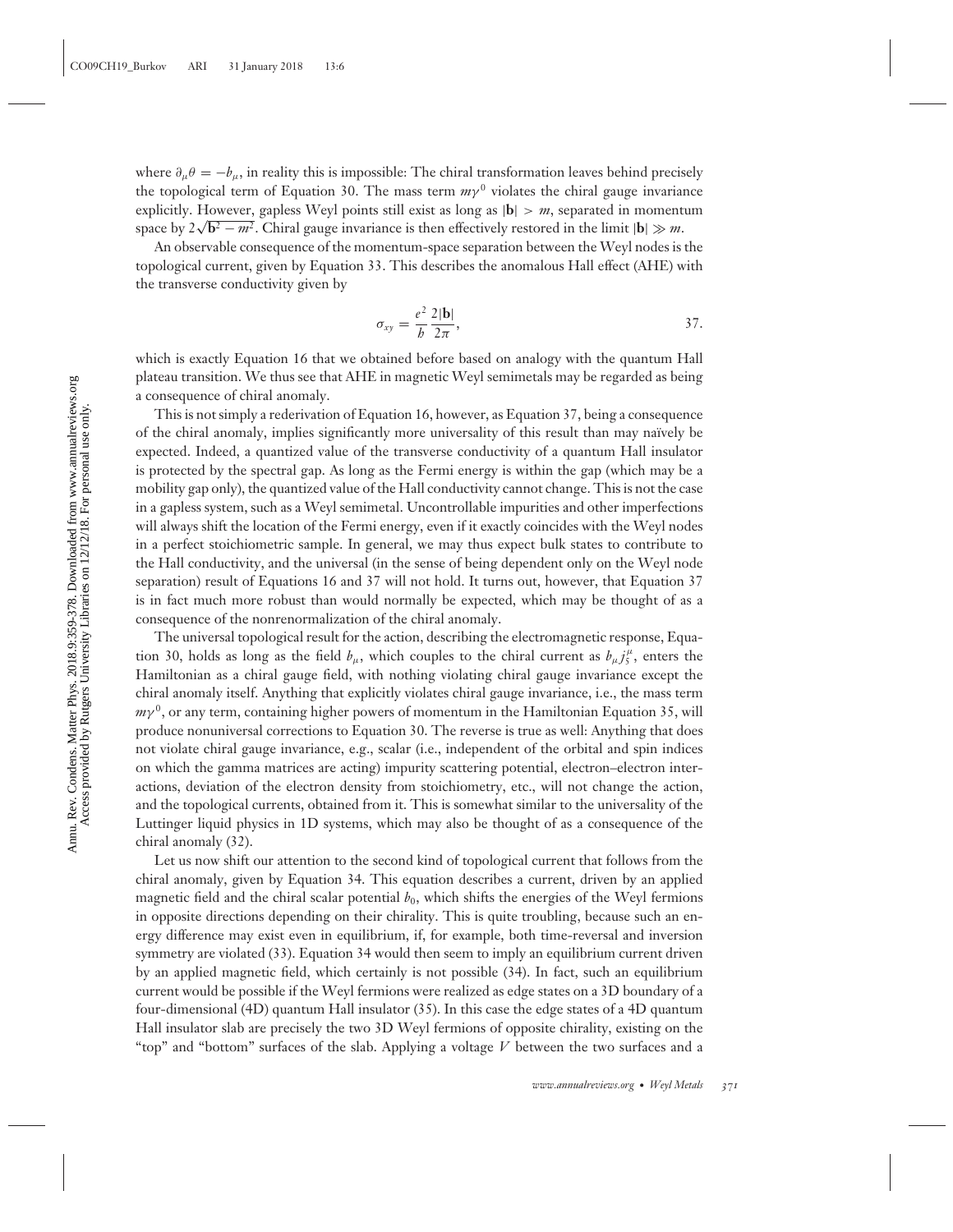constant magnetic field parallel to the surface would lead precisely to an equilibrium current given by

$$
\mathbf{j} = \frac{e^2}{2\pi^2} eV \mathbf{B},\tag{38}
$$

which is the 4D analog of the 2D quantized Hall current (also an equilibrium current). What makes an equilibrium current possible in both cases is the spatial separation of the 1D or 3D chiral fermions to opposite sides of a macroscopic sample. This makes it possible for the two chiral fermions to be in equilibrium independently from each other and at distinct chemical potentials, which leads to an equilibrium current.

In a bulk 3D Weyl metal, however, the Weyl fermions are separated in momentum rather than real space and cannot be in equilibrium at different chemical potentials independently from each other. Thus Equation 34 may only describe the low-frequency limit of a dynamical nonequilibrium response (36). This is best handled within the framework of the density response theory.

#### **3.3. Anomalous Density Response in Weyl Metals**

We start this section by reminding the reader fundamentals of the density response in a metal. Although the response at short length-scales and timescales is highly complicated and nonuniversal, it becomes very simple and universal on large length-scales and timescales, much longer than the scattering time  $\tau$  and the mean free path  $\ell = v_{\text{F}} \tau$ . Only conserved quantities are important in this limit, and their response is governed by simple hydrodynamic equations, which involve only the leading-order temporal and spatial derivatives. The only conserved quantity in a typical metal is the charge density, which obeys the diffusion equation

$$
\frac{\partial n}{\partial t} = D\nabla^2(n+gV). \tag{39}
$$

Here *n* is the electron density,  $D \sim v_F \ell$  is the diffusion coefficient, *g* is the density of states at the Fermi energy, and *V* is the external electrostatic potential. The two terms on the right-hand side of the diffusion equation correspond to two contributions to the electric current, diffusion and drift:

$$
\mathbf{j} = e \, D \nabla n + e \, g \, D \nabla V = e \, D \nabla n + \sigma \, \mathbf{E},\tag{40}
$$

where we have taken account of the Einstein relation  $\sigma = e^2 g D$ , which connects conductivity and the diffusion coefficient. By Fourier transforming Equation 40, we obtain the following expression for the density response function:

$$
\chi(\mathbf{q},\omega) = \frac{n(\mathbf{q},\omega)}{V(\mathbf{q},\omega)} = -g \frac{D\mathbf{q}^2}{D\mathbf{q}^2 - i\omega}.
$$
 41.

A characteristic feature of this response function is the "diffusion pole" at  $i\omega = Dq^2$ , which arises fundamentally from the particle number conservation. An important property of the response function, which can be seen from Equation 41, is that  $\chi(\mathbf{q}, 0) = -g$ .  $\chi(\mathbf{q}, 0)$  describes equilibrium redistribution of the charge density in response to an applied inhomogeneous external potential. This means that the combination  $n + gV$ , which appears on the right-hand side of the diffusion Equation 39, has the meaning of a nonequilibrium part of the charge density.

Weyl metals are distinguished from ordinary metals by the emergence of an extra conserved quantity, the chiral charge, which in the simplest case of two Weyl nodes may be thought of as the difference between the densities of the right-handed and left-handed fermions. Chiral anomaly also implies that in the presence of an external magnetic field the chiral and the ordinary electric charge are coupled. The density response function is then a  $2 \times 2$  matrix (37, 38), and the corresponding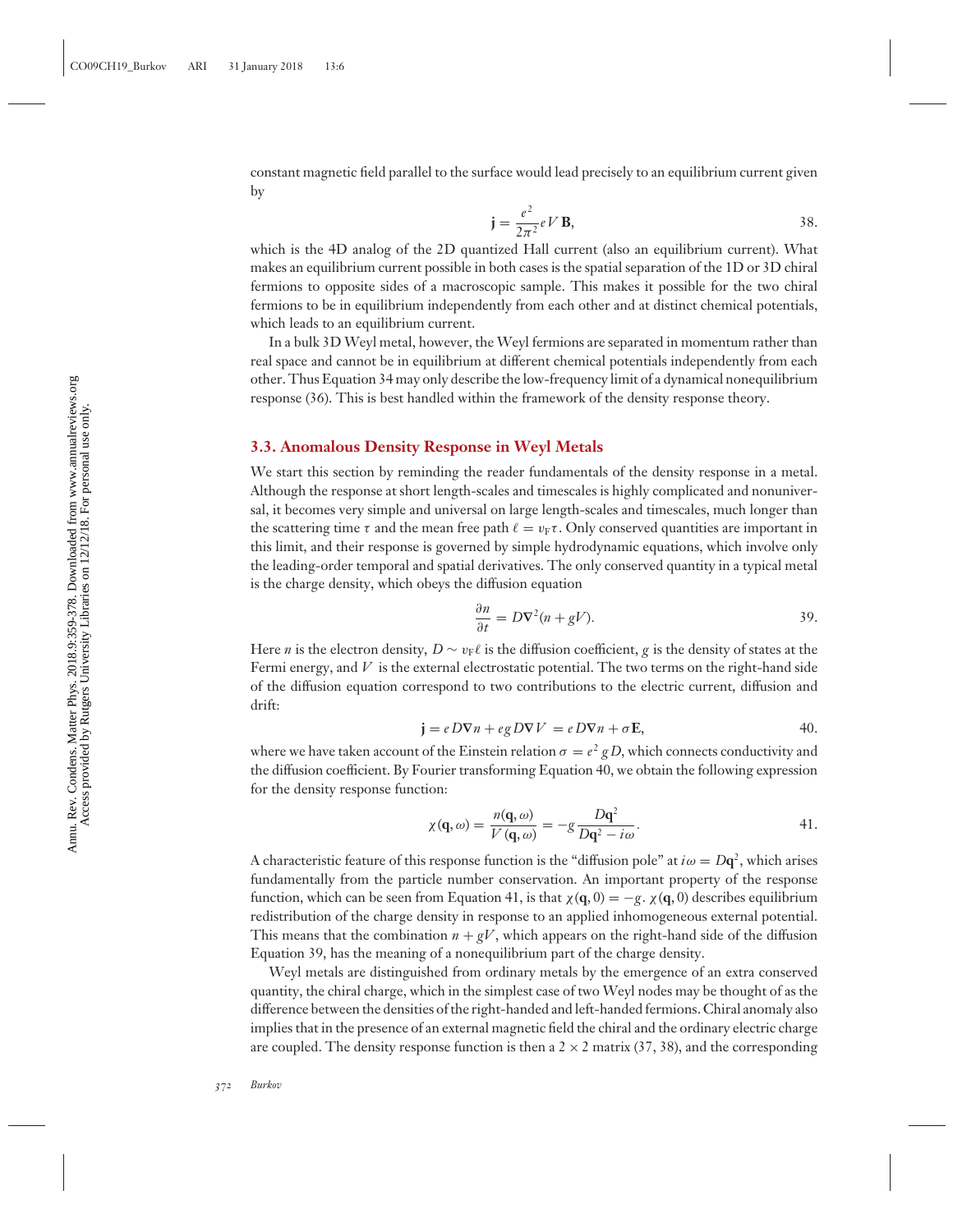$$
\frac{\partial n}{\partial t} = D\nabla^2(n+gV) + \Gamma \mathbf{B} \cdot \nabla(n_c + gV_c),
$$
  
\n
$$
\frac{\partial n_c}{\partial t} = D\nabla^2(n_c + gV_c) - \frac{n_c + gV_c}{\tau_c} + \Gamma \mathbf{B} \cdot \nabla(n+gV).
$$
 42.

Here  $\Gamma = e/2\pi^2 g$  is a new transport coefficient, characterizing Weyl metals, which describes the coupling between the chiral and the electric charge, induced by the chiral anomaly. Note that

$$
eg\Gamma\mathbf{B}\cdot\mathbf{\nabla}V=\frac{e^2}{2\pi^2}\mathbf{E}\cdot\mathbf{B},\tag{43}
$$

which is identical to the right-hand side of Equation 27. This means that the chiral anomaly is nonrenormalized even in the diffusive transport regime at finite electron density and in the presence of impurity scattering.  $\tau_c$  is the relaxation time for the chiral charge. The presence of a relaxation term in Equation 42 reflects the fact that the chiral charge in a Weyl metal is never exactly conserved. Its approximate conservation is an emergent low-energy property, which holds when the Fermi energy is close to the band-touching nodes. In this regime the chiral relaxation time is very long. For the multilayer model, described in Section 2, it is given by

$$
\frac{1}{\tau_{\rm c}} \sim \frac{\epsilon_{\rm F}^2}{\Delta_{\rm S}^2 \tau},\tag{44.}
$$

where  $\epsilon_{\rm F}$  is the Fermi energy. In general,  $\Delta_{\rm S}$  is a parameter of the order of the bandwidth. Note that the smallness of the chiral relaxation rate is not a consequence of separation between the Weyl fermions in momentum space but rather of orthogonality of their wavefunctions (in a sense, separation in Hilbert space), which arises due to the emergent conservation of chirality. Finally,  $V_c$  is the "chiral electrostatic potential," i.e., an external potential, which couples linearly to the chiral charge.

Because the electric charge is strictly conserved, the first of Equation 42 must have the form of a continuity equation. This immediately implies the following expression for the electric current in a Weyl metal:

$$
\mathbf{j} = e \, D \nabla (n + gV) + e \, \Gamma (n_c + gV_c) \mathbf{B}.\tag{45}
$$

The first term in Equation 45 represents the standard diffusion and drift contributions to the electric current. The second term is due to the chiral anomaly and represents a contribution to the electric current, proportional to the nonequilibrium chiral charge density  $n_c + gV_c$  and to the applied magnetic field

$$
\mathbf{j}_{\text{CME}} = e \Gamma(n_c + gV_c) \mathbf{B}.\tag{46}
$$

This arises entirely from the chiral lowest Landau level and is known as the chiral magnetic effect (CME) (39, 40). This is precisely equivalent to the second topological current, arising from the chiral anomaly, given by Equation 35, if we identify  $b_0 = (n_c + gV_c)/g$ . Unlike Equation 35, however, which naïvely could be interpreted as predicting an equilibrium current, Equation 46 explicitly contains only a nonequilibrium part of the chiral charge density.

An important property of the coupled transport Equation 42 is that they contain several distinct length scales, which leads to complex non-Ohmic scale dependence of the sample conductance. This complex scale dependence is a unique feature of Weyl metals and is a macroscopic manifestation of the chiral anomaly. The first fundamental length scale in a Weyl metal is a magnetic-field-induced length scale

$$
L_m = \frac{D}{\Gamma B}.\tag{47}
$$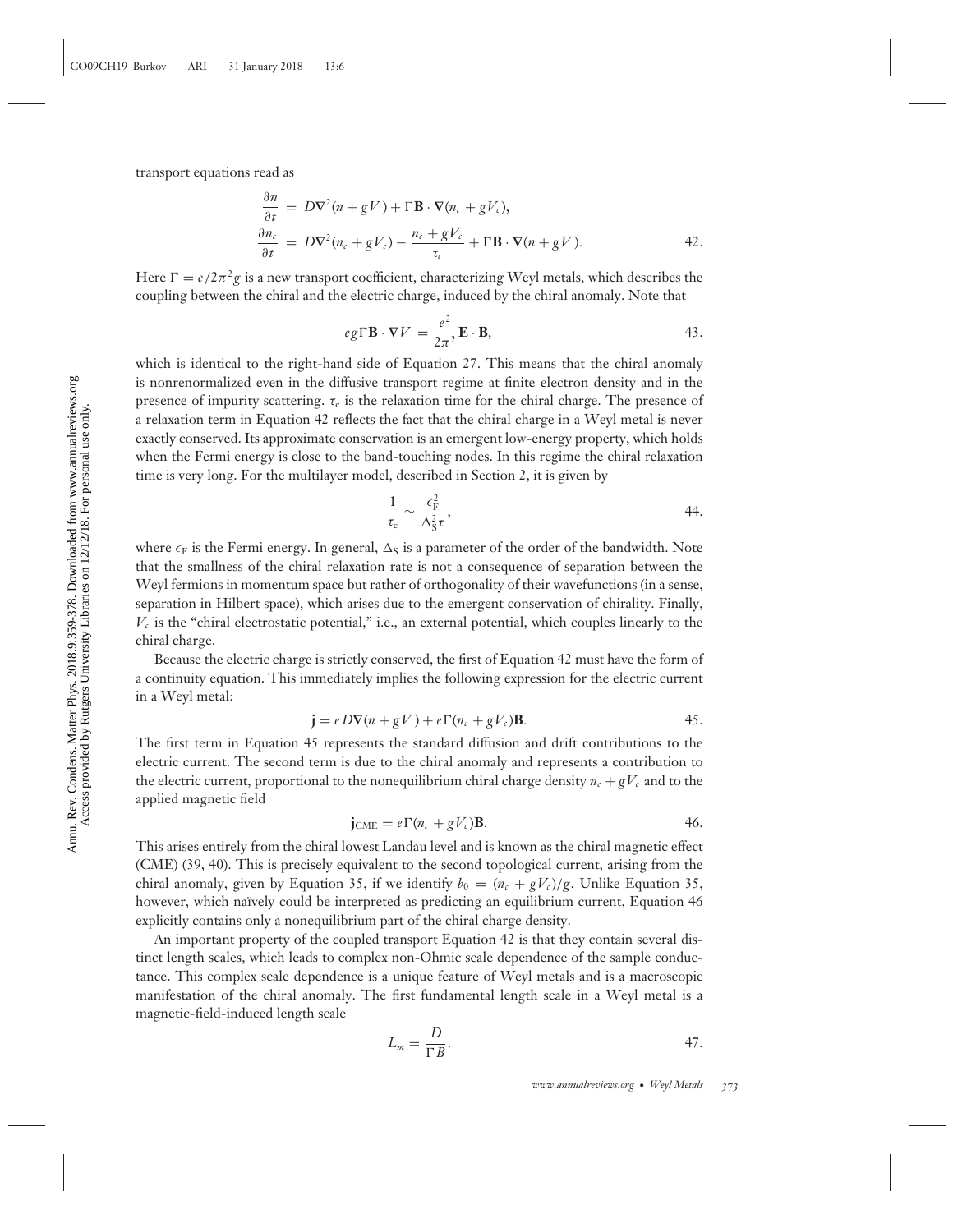Note that this is distinct from the magnetic length  $\ell_B = 1/\sqrt{eB}$ . The physical meaning of this new field-induced length scale will become clear below. The second important length scale is the chiral charge diffusion length

$$
L_c = \sqrt{D\tau_c}.
$$

To understand the role the two length scales play in transport, we solve Equation 42, assuming a cubic sample of volume *L*<sup>3</sup> and taking magnetic field to be aligned with the current for simplicity. One obtains the following expression for the scale-dependent conductance (41):

$$
G(L) = \frac{e^2 N_{\phi}}{2\pi} f\left(\frac{L}{L_m}, \frac{L}{L_c}\right),
$$

where  $N_{\phi} = L^2/2\pi \ell_B^2$  is the number of flux quanta, penetrating a cross section of the sample, perpendicular to the direction of the magnetic field, which is also the same as the number of states in the lowest Landau level. The scaling function  $f(x, y)$  is given by

$$
f(x,y) = \frac{(1+y^2/x^2)^{3/2}}{\frac{y^2}{2x}\sqrt{1+y^2/x^2} + \tanh\left(\frac{x}{2}\sqrt{1+y^2/x^2}\right)}.
$$
 50.

When  $L_m \gg L_c$ , or equivalently  $x \ll y$ , the magnetic field has only a negligible effect on the conductance, and the scaling function has simple asymptotics

$$
f(x,y) \approx \frac{2}{x};
$$
 51.

Equation 49 then gives the usual Ohmic conductance

$$
G(L) = e^2 g D L. \t\t\t\t\t\t52.
$$

Magnetoconductance is strong in the opposite limit when  $L_m \ll L_c$  (however, we still assume quasiclassical condition  $k_F \ell_B \gg 1$  holds), or when  $x \gg y$ . In this regime the scaling function simplifies to

$$
f(x,y) \approx \frac{1}{\frac{y^2}{2x} + \tanh(x/2)}.
$$

For  $L < L_c$  this exhibits a crossover from the diffusive  $L < L_m$  regime with regular Ohmic conductance given by Equation 52 to quasiballistic conductance when  $L > L_m$ ,

$$
G(L) = \frac{e^2 N_{\phi}}{2\pi},
$$
 54.

which is the conductance of an effective 1D system with  $N_{\phi}$  conduction channels. Physically, this corresponds to a regime in which the conductance is dominated by the chiral lowest Landau level. Upon further increase of the sample size, a crossover back into the diffusive regime happens when  $y^2 > x$  or equivalently when the sample size exceeds yet another distinct length scale

$$
L > L_* = \frac{L_c^2}{L_m} \gg L_c.
$$

The new length scale *L*<sup>∗</sup> may be obtained from equating the number of states in a sample of volume  $L^3_*$  in the energy interval  $1/\tau_c$ , which is given by  $gL^3_*/\tau_c$ , to the number of states in the lowest Landau level  $N_{\phi}$ . In this regime the conductance is dominated by the field-dependent chiral anomaly contribution but with  $\propto B^2$ , instead of  $\propto B$ , dependence

$$
G(L) = \frac{e^4 \tau_c B^2}{4\pi^4 g} L \equiv \chi B^2 L.
$$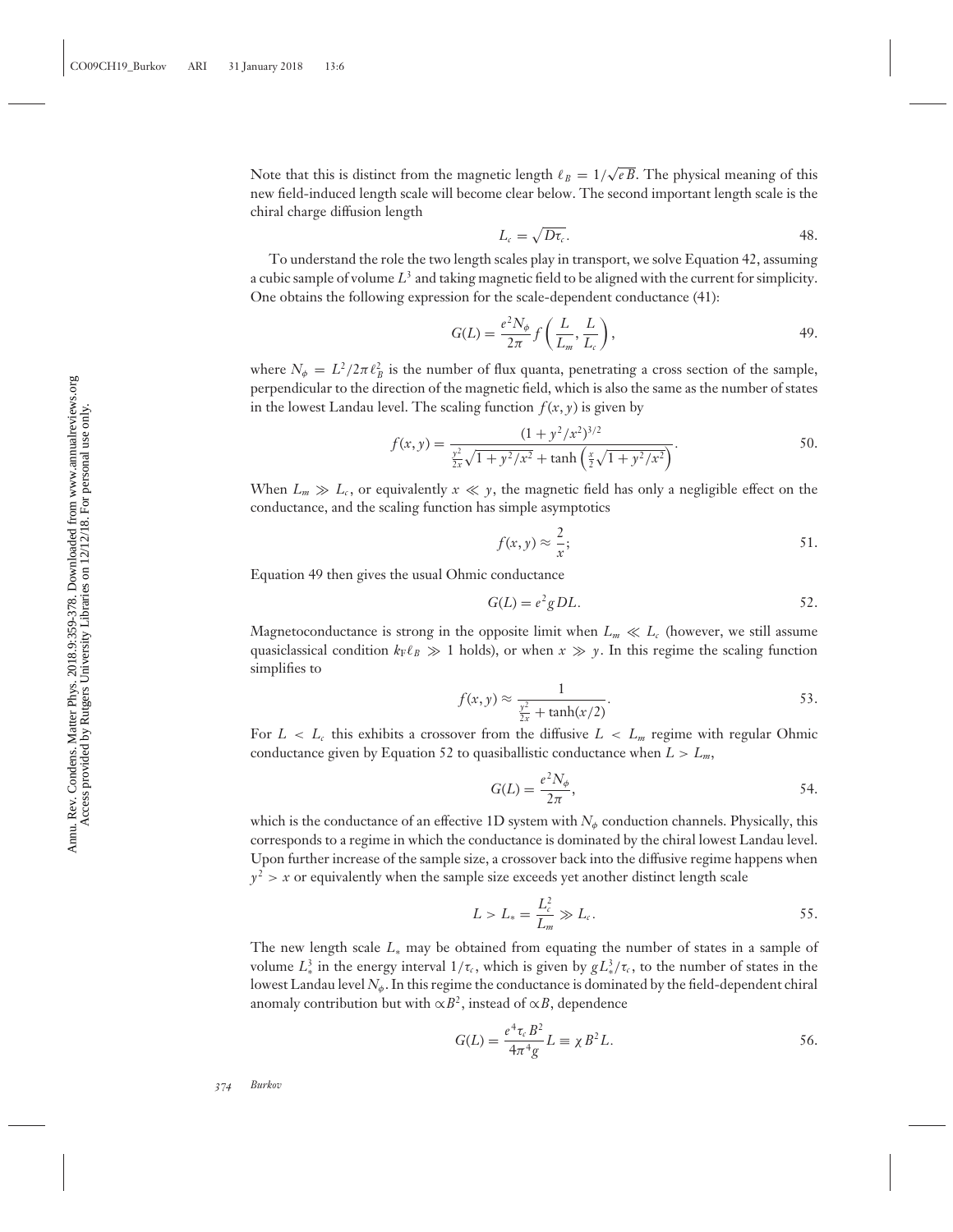Generalizing Equation 56 to an arbitrary field direction, we obtain the expression for the longitudinal magnetoconductivity that was obtained originally implicitly in the limit of an infinite sample size (37, 38, 42),

$$
\Delta \sigma_{xx} = \chi B^2 \cos^2 \theta, \qquad 57.
$$

where  $\theta$  is the angle between the current and the magnetic field. Similar phenomena are also expected theoretically and observed in thermoelectric transport (43–46).

In fact, things are a bit more complex than Equation 57 predicts in a finite sample with boundaries (47). Indeed, suppose current is fed into the sample in the *x* direction, and the magnetic field is rotated in the *xy*-plane. Then, assuming an infinite sample in the *x* direction, we have

$$
\sigma E_x + \chi (E_x B_x + E_y B_y) B_x = j_x,
$$
  
\n
$$
\sigma E_y + \chi (E_x B_x + E_y B_y) B_y = 0.
$$
 58.

This implies that once the magnetic field is rotated away from the *x* direction, i.e., from perfect alignment with the current, chiral anomaly leads to the development of a transverse (with respect to the direction of the current) electric field

$$
E_y = -\frac{\chi B_x B_y}{\sigma + \chi B_y^2} E_x.
$$
59.

This, in turn, affects longitudinal conductivity, decreasing it compared with Equation 57. Substituting Equation 59 into the first of Equation 58, we obtain (47)

$$
\Delta \rho_{xx}^{-1} = \frac{\sigma \chi B_x^2}{\sigma + \chi B_y^2}.
$$

This means that the angular dependence of the negative magnetoresistance signal is in fact stronger than implied by Equation 57. Instead of the  $\cos^2 \theta$  dependence, we have a Lorentzian at small angles, with the angular width

$$
\Delta \theta \sim \sqrt{\frac{\sigma}{\chi B^2}}.\tag{61}
$$

This angular narrowing of the negative magnetoresistance is in fact observed experimentally (48, 49).

Another important consequence of the anomalous density response, described by Equation 42, is the existence of nonlocal transport phenomena (50), which are somewhat similar to the ones observed in graphene (51). This also follows from the fact that the chiral charge diffusion length  $L_c$  is a macroscopic length scale in Weyl metals. When  $L_c$  is large, nonequilibrium chiral charge, created by current in the presence of an applied magnetic field in one part of the sample, leads to voltage in response to an applied magnetic field far away from the current path. This is similar to the generation of voltage, transverse to the direction of the current, described by Equation 59, but in addition involves diffusion of the nonequilibrium chiral charge *nc* ∼ χ(**E** · **B**) over macroscopic distances ∼*Lc* .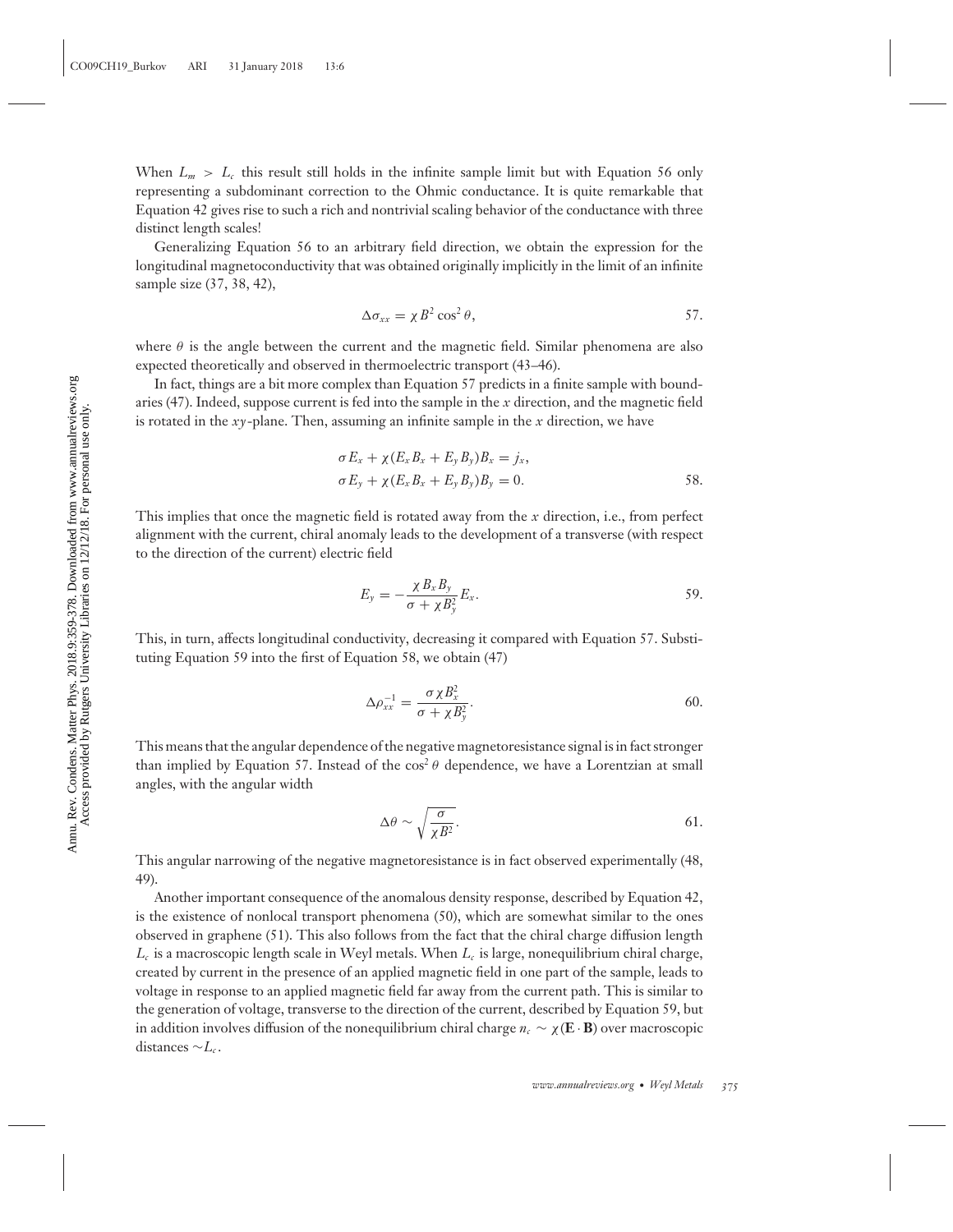## **4. CONCLUSIONS AND OUTLOOK**

We have reviewed the current understanding of bulk topological transport phenomena in Weyl metals, focusing on general principles rather than specifics of particular materials. Some important topics have been left out of this review, in particular the interplay of bulk and surface state (Fermi arc) transport (52–54); transport in inhomogeneous Weyl metals, in which an extra contribution to the anomalous transport, related to the "chiral magnetic field" (curl of the chiral gauge field) is predicted to exist (55–58); and type-II Weyl semimetals (59).

The significance of the transport phenomena in Weyl metals, related to the chiral anomaly, is that these represent new observable macroscopic quantum phenomena. This is particularly clear from the highly nontrivial non-Ohmic scaling behavior of the conductance, described in Section 3. One may compare this with the nontrivial conductance scaling that arises because of quantum interference phenomena, which lead to Anderson localization (60), which is also a macroscopic quantum effect. However, an important difference is that, though localization phenomena can only be observed in small samples at very low temperatures, the anomalous transport phenomena in Weyl metals survive up to high temperatures, on the order of 100 K (48, 49), and exist in macroscopic samples.

An obvious question for future work is whether there are other manifestations of the chiral anomaly, which go beyond transport phenomena, described in this article. A promising candidate is the magnetic response. This is likely to be nontrivial in Weyl semimetals because of both the Landau level structure, which will give rise to anomalies in orbital response, and the spin-momentum locking, which is certain to affect the Pauli paramagnetic response. Interesting anomalies in magnetic response have in fact already been observed in one Weyl semimetal representative, NbAs (61).

Another area of interest is the interplay of electron–electron interactions and the nontrivial topology of the Weyl nodes. Some progress in this area has already been made. An incomplete list of topics that have been addressed include the following: the interplay of the chiral anomaly and spin and charge collective modes in Weyl metals (62–65), Luttinger liquid physics within the lowest chiral Landau level (66), potential strong correlation effects in Weyl semimetals (67, 68), and hydrodynamics in ultraclean Weyl metals (46). The interplay of superconductivity and topology of Weyl fermions is also of significant interest (69–75) owing to the potential for topological superconductivity with Majorana edge states. In particular, superconductivity in magnetic Weyl semimetals is necessarily topologically nontrivial (69, 73, 74), because the Berry curvature flux through the Fermi surface, felt by the Cooper pairs, forces point nodes to appear in the superconducting gap function (73, 74). The node projections on the surface BZ are then connected by Majorana arc edge states, which is in close analogy to how the Fermi arcs connect projections of the Weyl nodes.

On the experimental front, there is a clear need for better Weyl semimetal materials, which means smaller numbers of Weyl node pairs, Fermi energy closer to the nodes, and no other states near the Fermi energy. As described above, universality of the chiral anomaly related response in Weyl and Dirac metals is an emergent property, which becomes more precise as the energy is reduced toward the band-touching nodes. Currently, only  $Na<sub>3</sub>Bi$  and  $ZrTe<sub>5</sub>$  come sufficiently close to the ideal limit of a topological semimetal to exhibit clear unequivocal transport signatures of the chiral anomaly, but this is certain to change in the near future as more topological semimetal materials are discovered.

## **DISCLOSURE STATEMENT**

The author is not aware of any affiliations, memberships, funding, or financial holdings that might be perceived as affecting the objectivity of this review.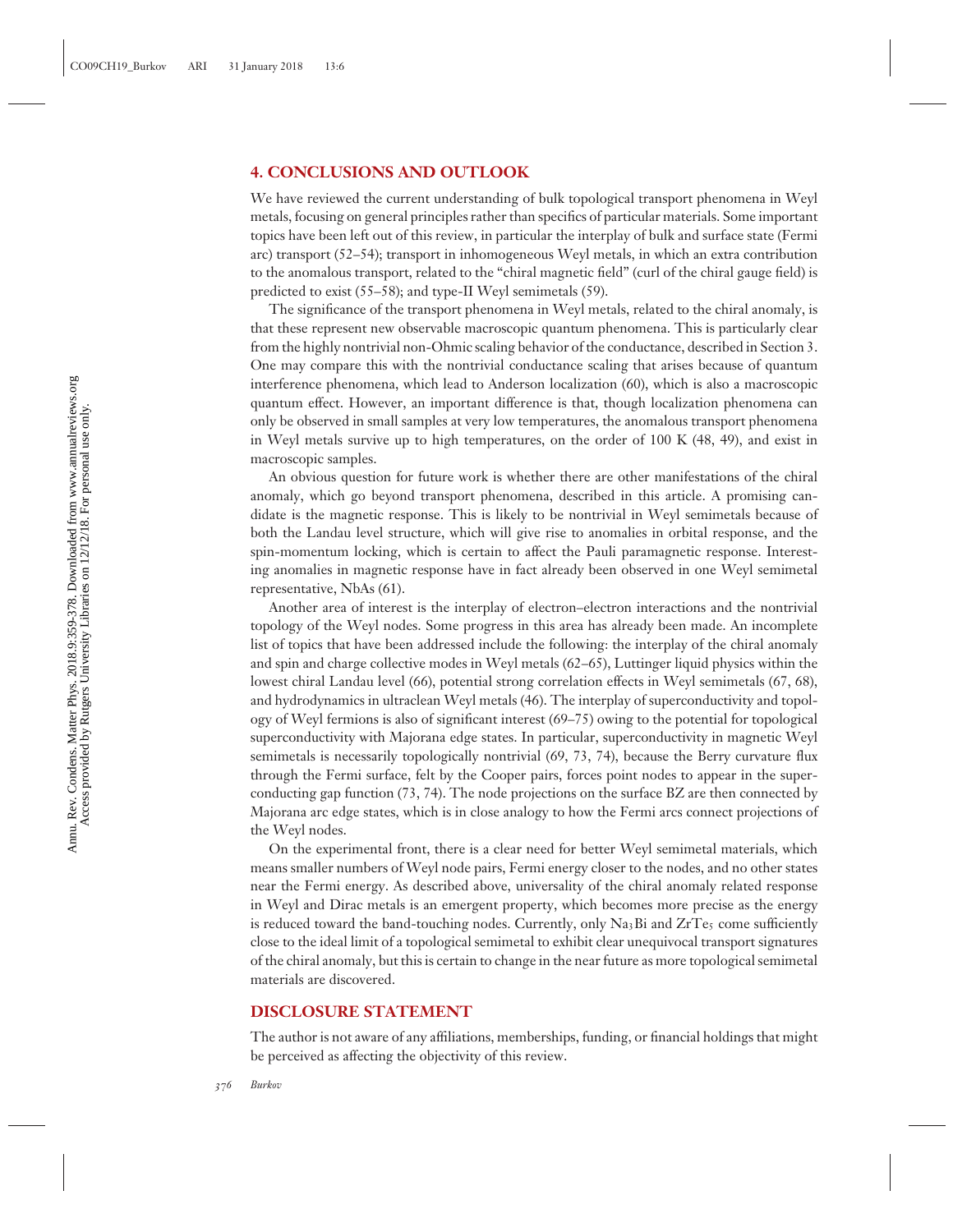## **ACKNOWLEDGMENTS**

We gratefully acknowledge Leon Balents, Grigory Bednik, Yige Chen, Yong Baek Kim, Ivan Panfilov, Dmytro Pesin, and Alexander Zyuzin for collaboration on topics, covered in this review. We also acknowledge Claudia Felser, M. Zahid Hasan, and Nai Phuan Ong for numerous useful discussions. Financial support was provided by the Natural Sciences and Engineering Research Council (NSERC) of Canada.

## **LITERATURE CITED**

- 1. Haldane FDM. 1988. *Phys. Rev. Lett.* 61:2015–18
- 2. Hasan MZ, Kane CL. 2010. *Rev. Mod. Phys.* 82:3045–67
- 3. Qi XL, Zhang SC. 2011. *Rev. Mod. Phys.* 83:1057–110
- 4. Volovik G. 2003. *The Universe in a Helium Droplet*. Oxford, UK: Clarendon
- 5. Haldane FDM. 2004. *Phys. Rev. Lett.* 93:206602
- 6. Volovik GE. 2007. In *Quantum Analogues: From Phase Transitions to Black Holes and Cosmology*, ed. W Unruh, R Schtzhold, vol. 718, *Lecture Notes in Physics*, pp. 31–73. Berlin/Heidelberg: Springer
- 7. Murakami S. 2007. *New J. Phys.* 9:356
- 8. Wan X, Turner AM, Vishwanath A, Savrasov SY. 2011. *Phys. Rev. B* 83:205101
- 9. Yang KY, Lu YM, Ran Y. 2011. *Phys. Rev. B* 84:075129
- 10. Burkov AA, Balents L. 2011. *Phys. Rev. Lett.* 107:127205
- 11. Burkov AA, Hook MD, Balents L. 2011. *Phys. Rev. B* 84:235126
- 12. Xu G, Weng H, Wang Z, Dai X, Fang Z. 2011. *Phys. Rev. Lett.* 107:186806
- 13. Young SM, Zaheer S, Teo JCY, Kane CL, Mele EJ, Rappe AM. 2012. *Phys. Rev. Lett.* 108:140405
- 14. Wang Z, Sun Y, Chen XQ, Franchini C, Xu G, et al. 2012. *Phys. Rev. B* 85:195320
- 15. Wang Z, Weng H, Wu Q, Dai X, Fang Z. 2013. *Phys. Rev. B* 88:125427
- 16. Xu SY, Belopolski I, Alidoust N, Neupane M, Bian G, et al. 2015. *Science* 349:613–17
- 17. Neupane M, Xu SY, Sankar R, Alidoust N, Bian G, et al. 2014. *Nat. Commun.* 5:3786
- 18. Lv BQ, Xu N, Weng HM, Ma JZ, Richard P, et al. 2015. *Nat. Phys.* 11:724–27
- 19. Lv BQ, Weng HM, Fu BB, Wang XP, Miao H, et al. 2015. *Phys. Rev. X* 5:031013
- 20. Lu L, Wang Z, Ye D, Ran L, Fu L, et al. 2015. *Science* 349:622–24
- 21. Yan B, Felser C. 2017. *Annu. Rev. Condens. Matter Phys.* 8:337–54
- 22. Hasan MZ, Xu SY, Belopolski I, Huang SM. 2017. *Annu. Rev. Condens. Matter Phys.* 8:289–309
- 23. Kohmoto M, Halperin BI, Wu YS. 1992. *Phys. Rev. B* 45:13488–93
- 24. Chang CZ, Zhang J, Feng X, Shen J, Zhang Z, et al. 2013. *Science* 340:167–70
- 25. Liu C-X, Zhang S-C, Qi X-L. 2016. *Annu. Rev. Condens. Matter Phys.* 7:301–21
- 26. Redlich AN. 1984. *Phys. Rev. Lett.* 52:18–21
- 27. Ludwig AWW, Fisher MPA, Shankar R, Grinstein G. 1994. *Phys. Rev. B* 50:7526–52
- 28. Fu L, Kane CL. 2007. *Phys. Rev. B* 76:045302
- 29. Halász GB, Balents L. 2012. Phys. Rev. B 85:035103
- 30. Adler SL. 1969. *Phys. Rev.* 177:2426–38
- 31. Bell JS, Jackiw R. 1969. *Nuovo Cim. A* 60:4
- 32. Alekseev AY, Cheianov VV, Fröhlich J. 1998. Phys. Rev. Lett. 81:3503-6
- 33. Zyuzin AA, Wu S, Burkov AA. 2012. *Phys. Rev. B* 85:165110
- 34. Vazifeh MM, Franz M. 2013. *Phys. Rev. Lett.* 111:027201
- 35. Zhang SC, Hu J. 2001. *Science* 294:823–28
- 36. Chen Y, Wu S, Burkov AA. 2013. *Phys. Rev. B* 88:125105
- 37. Burkov AA. 2014. *Phys. Rev. Lett.* 113:247203
- 38. Burkov AA. 2015. *Phys. Rev. B* 91:245157
- 39. Fukushima K, Kharzeev DE, Warringa HJ. 2008. *Phys. Rev. D* 78:074033
- 40. Son DT, Yamamoto N. 2012. *Phys. Rev. Lett.* 109:181602
- 41. Altland A, Bagrets D. 2016. *Phys. Rev. B* 93:075113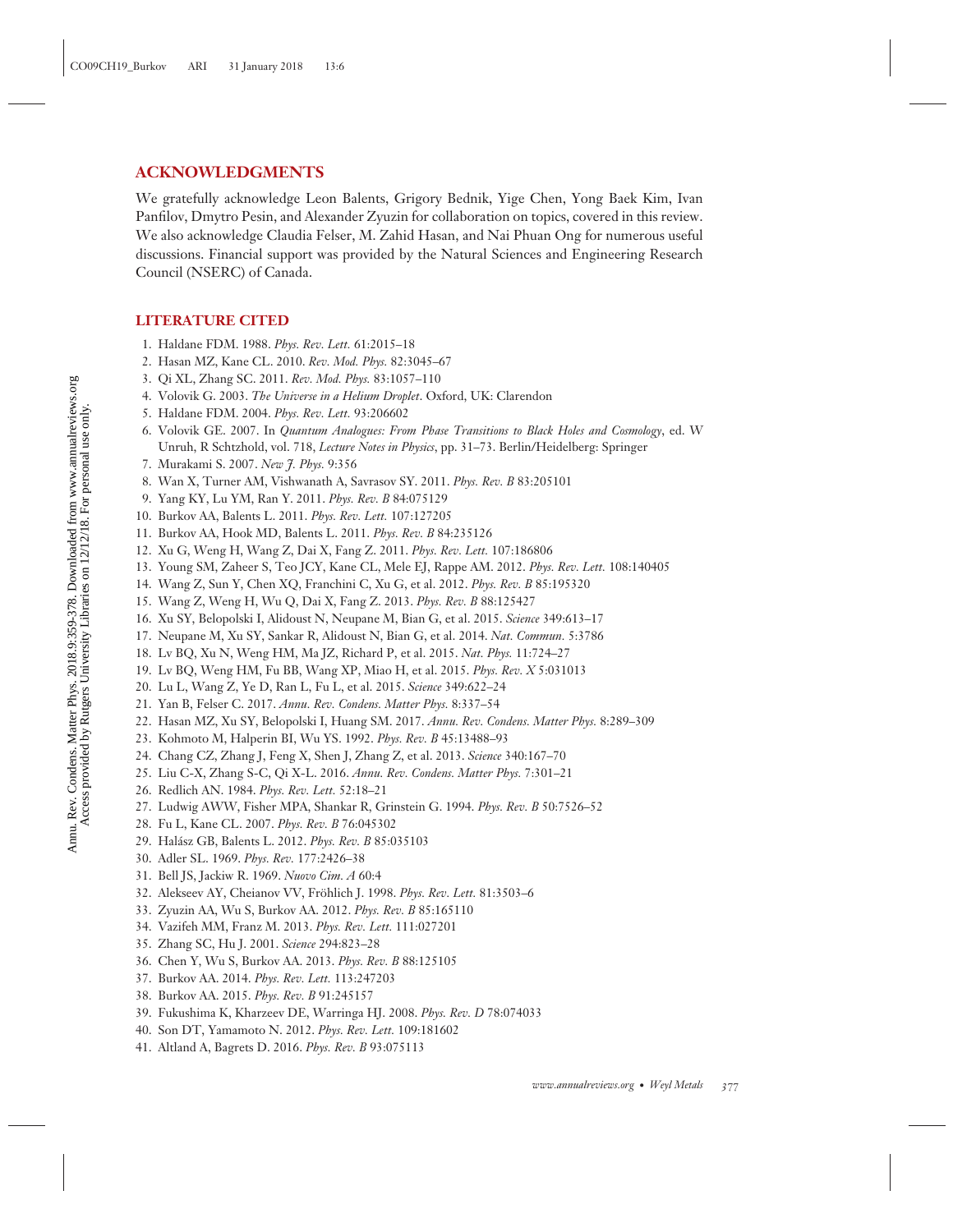- 42. Son DT, Spivak BZ. 2013. *Phys. Rev. B* 88:104412
- 43. Lundgren R, Laurell P, Fiete GA. 2014. *Phys. Rev. B* 90:165115
- 44. Hirschberger M, Kushwaha S, Wang Z, Gibson Q, Liang S, et al. 2016. *Nat. Mater.* 15:1161–65
- 45. Spivak BZ, Andreev AV. 2016. *Phys. Rev. B* 93:085107
- 46. Lucas A, Davison RA, Sachdev S. 2016. *PNAS* 113:9463–68
- 47. Burkov AA, Kim YB. 2016. *Phys. Rev. Lett.* 117:136602
- 48. Xiong J, Kushwaha SK, Liang T, Krizan JW, Hirschberger M, et al. 2015. *Science* 350:413–16
- 49. Li Q, Kharzeev DE, Zhang C, Huang Y, Pletikosic I, et al. 2016. *Nat. Phys.* 12:550–54
- 50. Parameswaran SA, Grover T, Abanin DA, Pesin DA, Vishwanath A. 2014. *Phys. Rev. X* 4:031035
- 51. Abanin DA, Morozov SV, Ponomarenko LA, Gorbachev RV, Mayorov AS, et al. 2011. *Science* 332:328–30
- 52. Moll PJW, Nair NL, Helm T, Potter AC, Kimchi I, et al. 2016. *Nature* 535:266–70
- 53. Baum Y, Berg E, Parameswaran SA, Stern A. 2015. *Phys. Rev. X* 5:041046
- 54. Baireuther P, Hutasoit JA, Tworzyd J, Beenakker CWJ. 2016. *New J. Phys.* 18:045009
- 55. Jian-Hui Z, Hua J, Qian N, Jun-Ren S. 2013. *Chin. Phys. Lett.* 30:027101
- 56. Cortijo A, Ferreirós Y, Landsteiner K, Vozmediano MAH. 2015. Phys. Rev. Lett. 115:177202
- 57. Pikulin DI, Chen A, Franz M. 2016. *Phys. Rev. X* 6:041021
- 58. Grushin AG, Venderbos JWF, Vishwanath A, Ilan R. 2016. *Phys. Rev. X* 6:041046
- 59. Soluyanov AA, Gresch D, Wang Z, Wu Q, Troyer M, et al. 2015. *Nature* 527:495–98
- 60. Lee PA, Ramakrishnan TV. 1985. *Rev. Mod. Phys.* 57:287–337
- 61. Moll PJW, Potter AC, Nair NL, Ramshaw BJ, Modic KA, et al. 2016. *Nat. Commun.* 7:12492
- 62. Liu CX, Ye P, Qi XL. 2013. *Phys. Rev. B* 87:235306
- 63. Panfilov I, Burkov AA, Pesin DA. 2014. *Phys. Rev. B* 89:245103
- 64. Zhou J, Chang HR, Xiao D. 2015. *Phys. Rev. B* 91:035114
- 65. Araki Y, Nomura K. 2016. *Phys. Rev. B* 93:094438
- 66. Zhang XX, Nagaosa N. 2017. *Phys. Rev. B* 95:205143
- 67. Morimoto T, Nagaosa N. 2016. *Sci. Rep.* 6:19853
- 68. Meng T, Grushin AG, Shtengel K, Bardarson JH. 2017. *Phys. Rev. B* 94:155136
- 69. Meng T, Balents L. 2012. *Phys. Rev. B* 86:054504
- 70. Cho GY, Bardarson JH, Lu YM, Moore JE. 2012. *Phys. Rev. B* 86:214514
- 71. Wei H, Chao SP, Aji V. 2014. *Phys. Rev. B* 89:014506
- 72. Lu B, Yada K, Sato M, Tanaka Y. 2015. *Phys. Rev. Lett.* 114:096804
- 73. Bednik G, Zyuzin AA, Burkov AA. 2015. *Phys. Rev. B* 92:035153
- 74. Li Y, Haldane FDM. 2015. arXiv:1510.01730
- 75. Bednik G, Zyuzin AA, Burkov AA. 2016. *New J. Phys.* 18:085002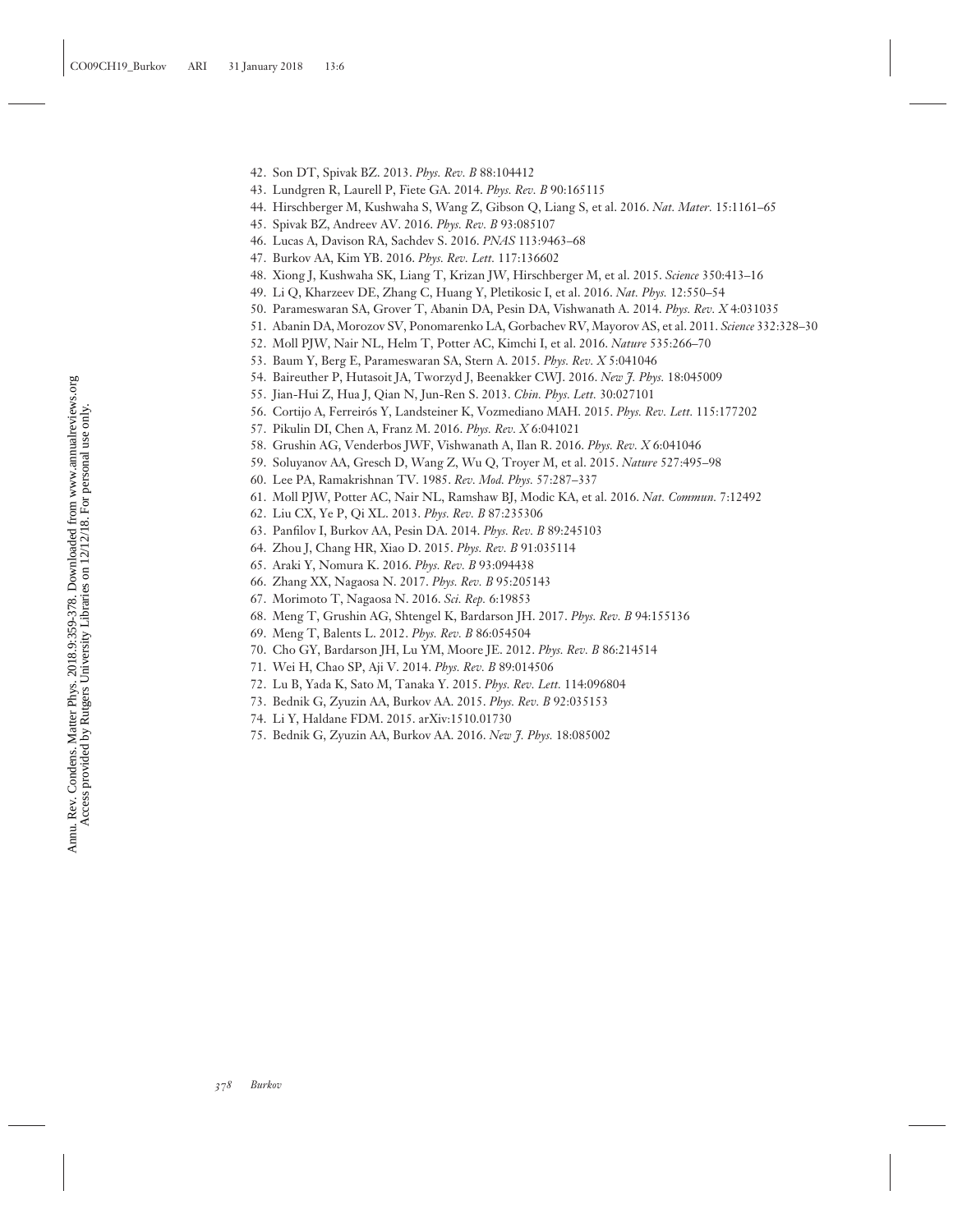

**Annual Review of Condensed Matter Physics**

# Contents Volume 9, 2018

| Pushing Boundaries: My Personal and Scientific Journey                                                                                         |
|------------------------------------------------------------------------------------------------------------------------------------------------|
| Physics of the Kitaev Model: Fractionalization, Dynamic Correlations,<br>and Material Connections                                              |
| High-Dimensional Disorder-Driven Phenomena in Weyl Semimetals,<br>Semiconductors, and Related Systems                                          |
| Quantum Order-by-Disorder in Strongly Correlated Metals                                                                                        |
| From Patterns to Function in Living Systems: Dryland Ecosystems as a<br>Case Study                                                             |
| Experimental Insights into Ground-State Selection of Quantum XY<br>Pyrochlores<br>Alannah M. Hallas, Jonathan Gaudet, and Bruce D. Gaulin  105 |
| The Key Ingredients of the Electronic Structure of FeSe                                                                                        |
| Focused Ion Beam Microstructuring of Quantum Matter                                                                                            |
| Polymers in Fluid Flows                                                                                                                        |
| <b>Adaptation in Living Systems</b>                                                                                                            |
| Liquid Crystal Colloids                                                                                                                        |
| Recent Developments in Non-Fermi Liquid Theory                                                                                                 |